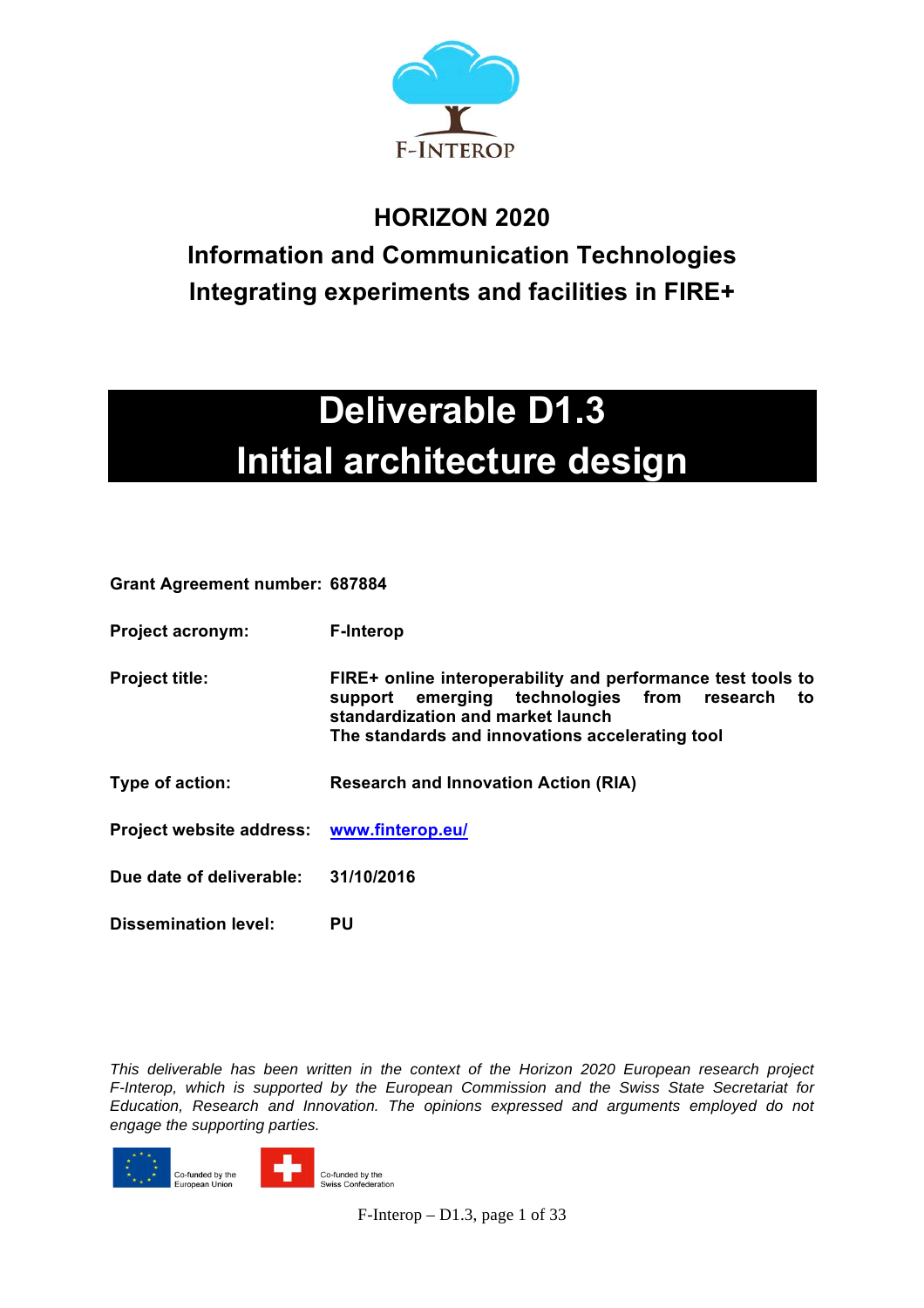### **Document properties**

| <b>Responsible partner</b> | imec                                                                  |
|----------------------------|-----------------------------------------------------------------------|
|                            |                                                                       |
| Author(s)/editor(s)        | Brecht Vermeulen (imec), Thijs Walcarius (imec), Wim Van de Meerssche |
|                            | (imec), Federico Sismondi (INRIA), Remy Leone (INRIA)                 |
| <b>Version</b>             |                                                                       |
|                            |                                                                       |
| <b>Keywords</b>            | Initial Architecture, SDK, APIs                                       |
|                            |                                                                       |

### **Abstract**

This deliverable is the first of two deliverables in the task 1.3 Architecture and FIRE+ integration design (D1.4 with final architecture is planned for the end of the project). The requirements studied in task 1.1 and 1.2 were used as input. We describe first the different location models (location of devices and users) that we will support in F-interop, followed by the current high level architecture of components in F-Interop and integration with FIRE+ testbeds. After that, we go into more details on the specific interaction between the components. This interaction is based on the AMQP message protocol and we have defined the message formats, functioning as an API when contributors want to add functionality to F-Interop.

The deliverable is also meant as part of the software development kit (SDK) towards (open-call) contributors.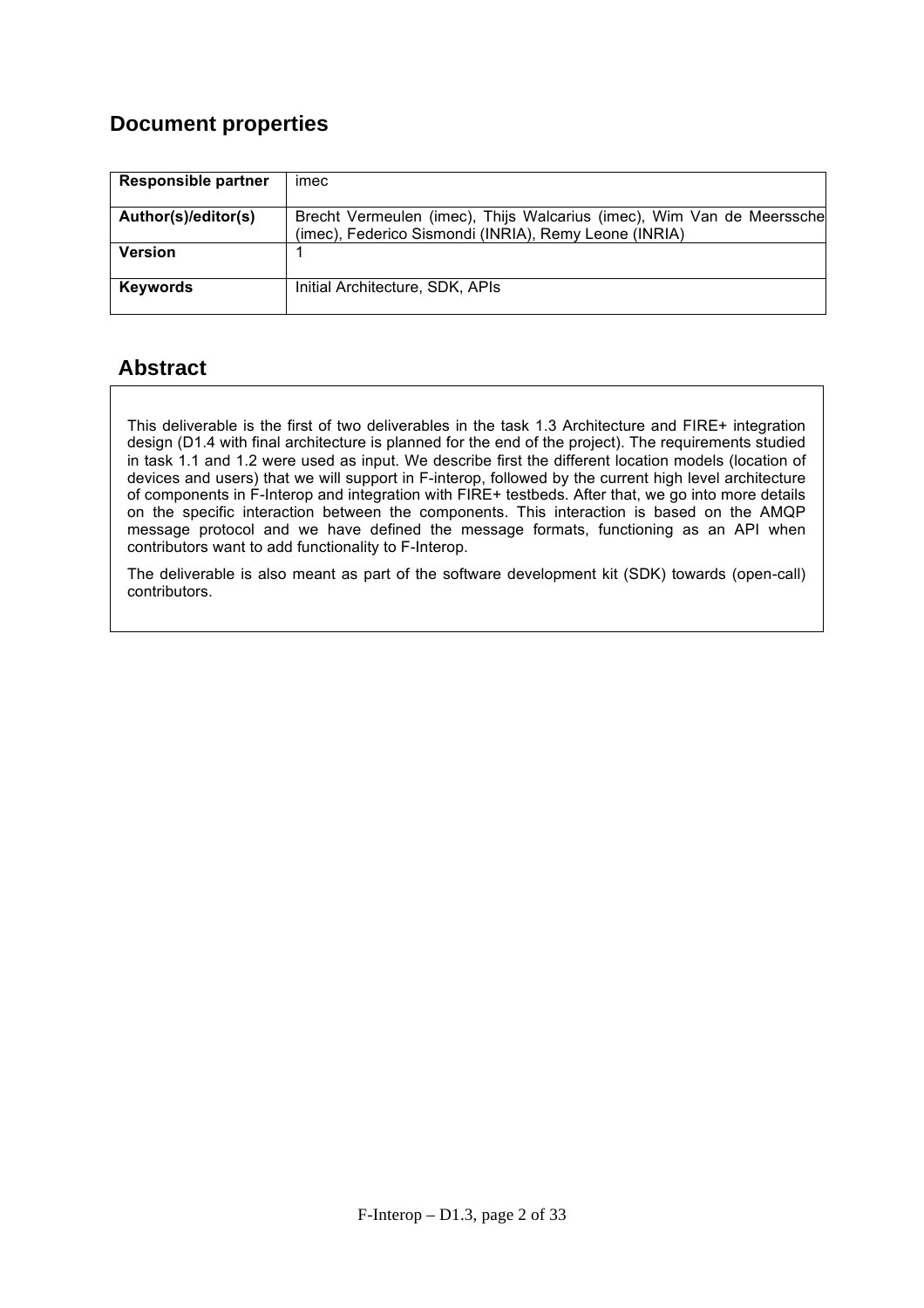## **Table of Contents**

| $\mathbf 1$<br>1.1<br>1.2<br>1.2.1<br>1.2.2<br>1.2.3            |  |
|-----------------------------------------------------------------|--|
| $2^{\circ}$                                                     |  |
| 2.1<br>2.2<br>2.3<br>2.4                                        |  |
| 3<br>3.1<br>3.2<br>3.3                                          |  |
| 4 <sup>1</sup><br>4.1<br>4.2<br>4.3<br>4.4<br>4.5<br>4.6<br>4.7 |  |
| 5                                                               |  |
| 6                                                               |  |
| 7                                                               |  |
| 8<br>8.1<br>8.1.1<br>8.1.2<br>8.1.3<br>8.2                      |  |
| 8.2.1                                                           |  |
| 8.2.2<br>8.2.3<br>8.2.4<br>8.2.5<br>8.3<br>8.3.1                |  |
| 8.3.2                                                           |  |
| 8.3.3                                                           |  |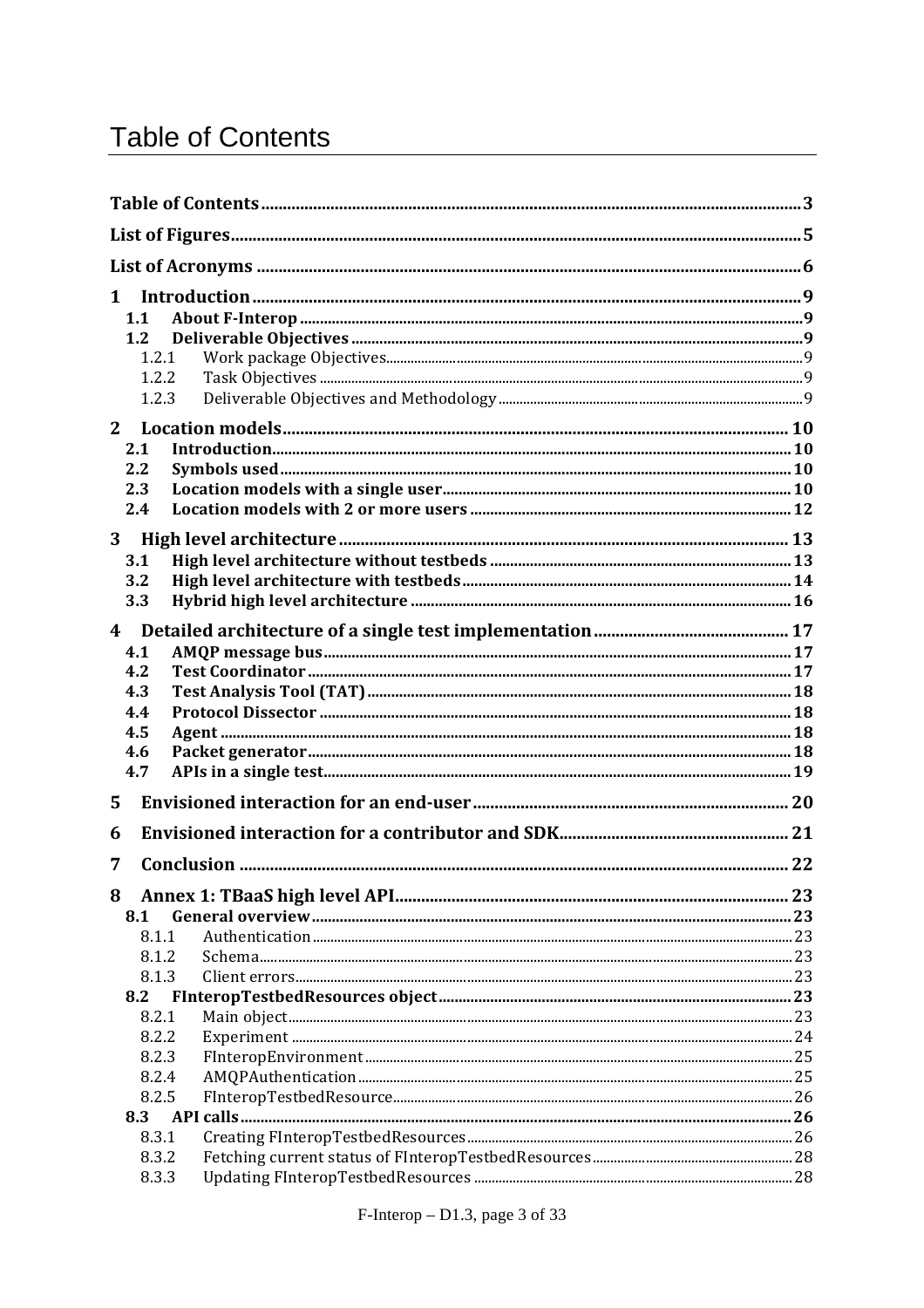|           | 8.3.4 |  |
|-----------|-------|--|
|           | 8.3.5 |  |
| 9         |       |  |
| 9.1       |       |  |
| 9.2       |       |  |
| 9.3       |       |  |
| 9.4       |       |  |
| 9.5       |       |  |
| 9.6       |       |  |
| <b>10</b> |       |  |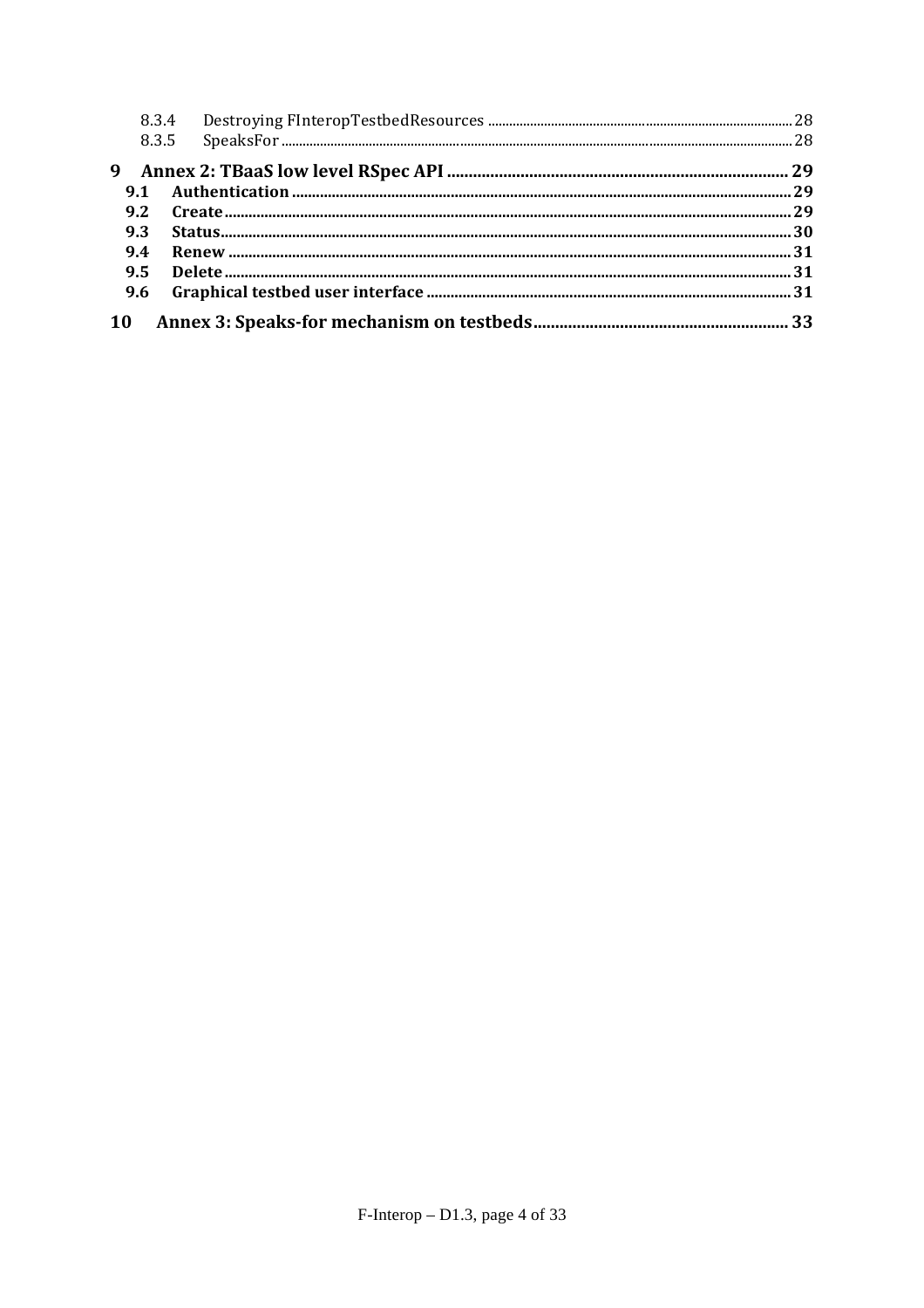## List of Figures

| Figure 3: High level architecture with multiple tests on testbeds running in parallel 15 |  |
|------------------------------------------------------------------------------------------|--|
|                                                                                          |  |
|                                                                                          |  |
|                                                                                          |  |
|                                                                                          |  |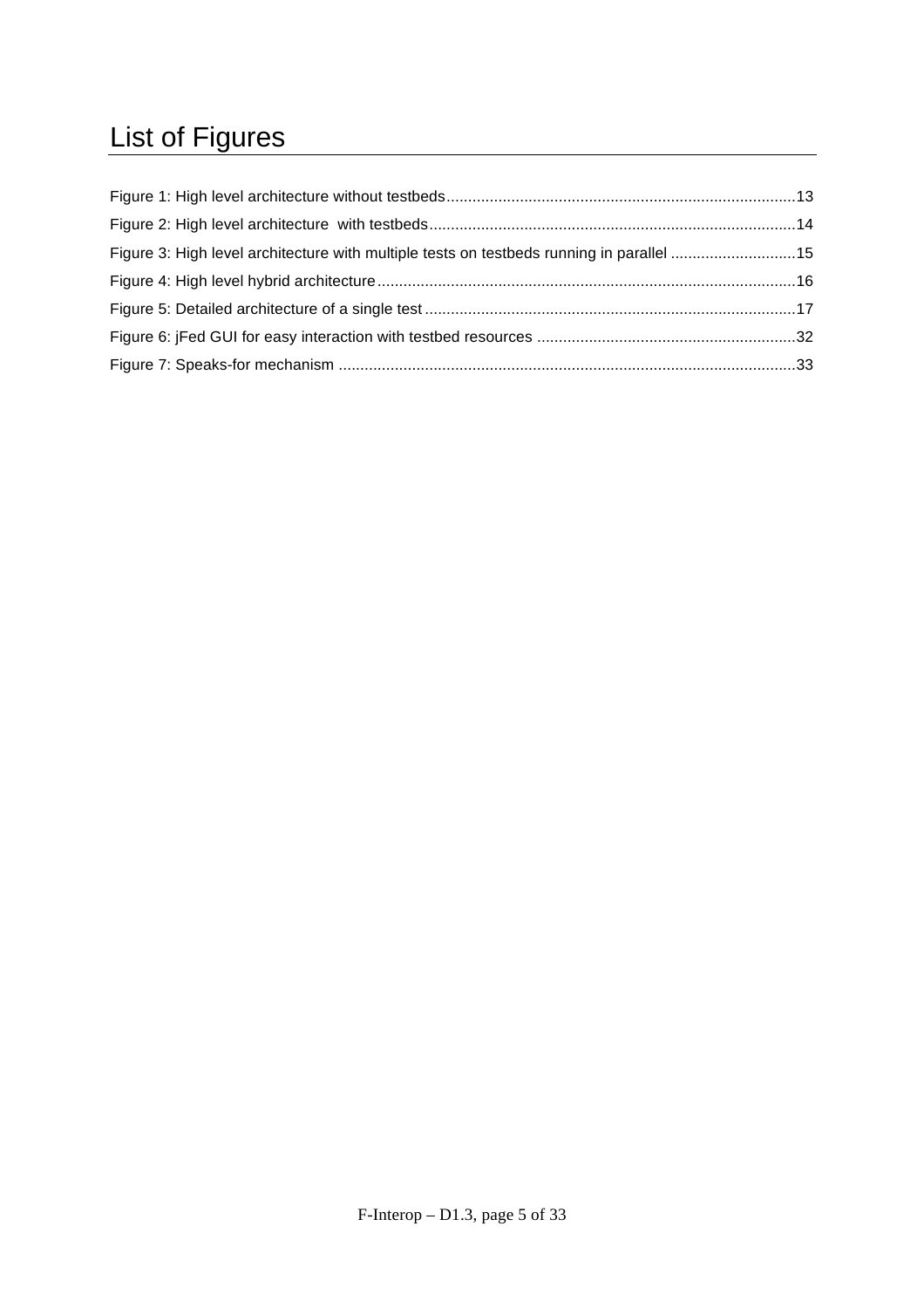## List of Acronyms

| AMQP             | <b>Advanced Message Queuing Protocol</b>                   |  |  |
|------------------|------------------------------------------------------------|--|--|
| <b>API</b>       | Application Programming Interface                          |  |  |
| СA               | <b>Consortium Agreement</b>                                |  |  |
| CoAP             | <b>Constrained Application Protocol</b>                    |  |  |
| ComSoc           | <b>Communications Society</b>                              |  |  |
| <b>DESCA</b>     | Development of a Simplified Consortium Agreement           |  |  |
| <b>DHCP</b>      | <b>Dynamic Host Configuration Protocol</b>                 |  |  |
| <b>DHT</b>       | <b>Distributed Hash Tables</b>                             |  |  |
| <b>DNS</b>       | Domain Name System                                         |  |  |
| <b>DNSSec</b>    | Domain Name System Security Extensions                     |  |  |
| <b>DPA</b>       | <b>Data Protection Authorities</b>                         |  |  |
| <b>DPO</b>       | <b>Data Protection Officer</b>                             |  |  |
| <b>DUT</b>       | <b>Device Under Test</b>                                   |  |  |
| EC               | <b>European Commission</b>                                 |  |  |
| <b>ENISA</b>     | European Union Agency for Network and Information Security |  |  |
| <b>ETSI</b>      | European Telecommunications Standards Institute            |  |  |
| EU               | <b>European Union</b>                                      |  |  |
| FP7              | Seventh Framework Programme                                |  |  |
| GA               | <b>Grand Agreement</b>                                     |  |  |
| GA               | <b>General Assembly</b>                                    |  |  |
| <b>GPS</b>       | <b>Global Positioning System</b>                           |  |  |
| <b>HTTPS</b>     | <b>Hypertext Transfer Protocol Secure</b>                  |  |  |
| <b>ICT</b>       | Information and Communication Technologies                 |  |  |
| ID               | Identifier                                                 |  |  |
| <b>IEC</b>       | International Electrotechnical Commission                  |  |  |
| <b>IEEE</b>      | Institute of Electrical and Electronics Engineers          |  |  |
| <b>IERC</b>      | European Research Cluster on the Internet of Things        |  |  |
| <b>IETF</b>      | Internet Engineering Task Force                            |  |  |
| <b>IoT</b>       | Internet of Things                                         |  |  |
| ΙP               | Internet Protocol                                          |  |  |
| IPC              | Intellectual Property Committee                            |  |  |
| <b>IPM</b>       | <b>IPR Monitoring and Exploitation Manager</b>             |  |  |
| <b>IPR</b>       | <b>Intellectual Property Rights</b>                        |  |  |
| <b>IPSEC</b>     | <b>Internet Protocol Security</b>                          |  |  |
| IPv4             | Internet Protocol version 4                                |  |  |
| IP <sub>v6</sub> | Internet Protocol version 6                                |  |  |
| <b>ISO</b>       | International Standards Organization                       |  |  |
| <b>ISP</b>       | Internet Service Provider                                  |  |  |
| ΙT               | <b>Information Technology</b>                              |  |  |
| ITU              | International Telecommunication Union                      |  |  |
| <b>IUT</b>       | <b>Implementation Under Test</b>                           |  |  |
| KPI              | Key Performance Indicator                                  |  |  |
| <b>LSPI</b>      | Legal, Security and Privacy Issues                         |  |  |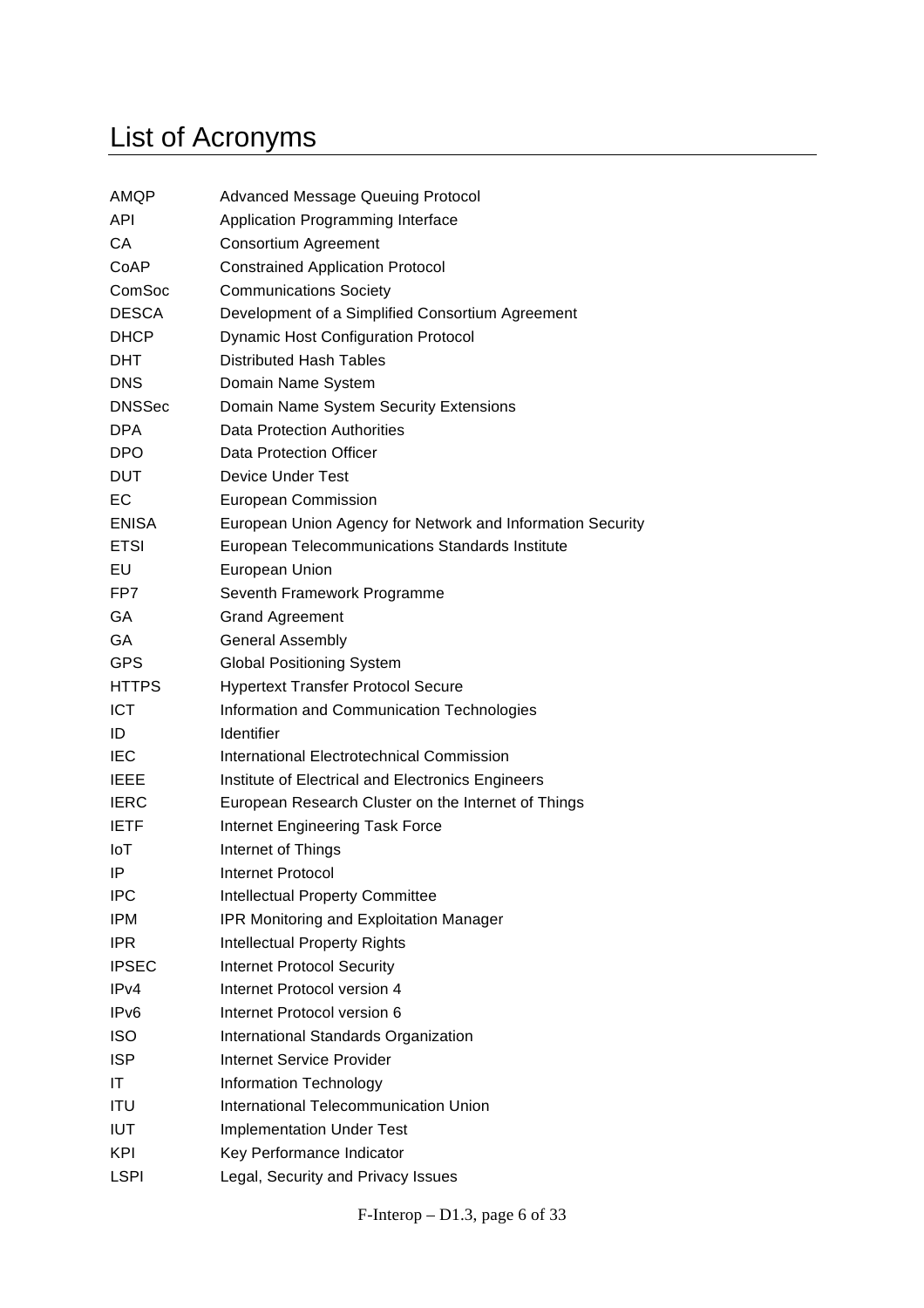| MAC              | Media Access Control                                                 |  |  |
|------------------|----------------------------------------------------------------------|--|--|
| <b>MSc</b>       | <b>Master of Science</b>                                             |  |  |
| M <sub>2</sub> M | Machine to Machine                                                   |  |  |
| OASIS            | Organization for the Advancement of Structured Information Standards |  |  |
| <b>OECD</b>      | Organization for Economic Cooperation and Development                |  |  |
| ОS               | <b>Operating System</b>                                              |  |  |
| OSN              | <b>Online Social Network</b>                                         |  |  |
| PС               | <b>Project Coordinator</b>                                           |  |  |
| <b>PCAP</b>      | Packet CapturePCP<br><b>Partner Contact Person</b>                   |  |  |
| <b>PDPO</b>      | <b>Personal Data Protection Officer</b>                              |  |  |
| PERT             | Program Evaluation Review Technique                                  |  |  |
| <b>PhD</b>       | Doctor of Philosophy                                                 |  |  |
| PM.              | Person Month                                                         |  |  |
| <b>PMB</b>       | <b>Project Management Board</b>                                      |  |  |
| <b>PPR</b>       | Periodic Progress Report                                             |  |  |
| <b>PRAAT</b>     | Privacy Risk Area Assessment Tool                                    |  |  |
| P&T              | Post & Telecom                                                       |  |  |
| QoS              | <b>Quality of Service</b>                                            |  |  |
| RAND             | Reasonable and Non Discriminatory                                    |  |  |
| RFC              | <b>Request For Comments</b>                                          |  |  |
| <b>RSpec</b>     | <b>Resource Specification</b>                                        |  |  |
| R&D              | Research & Development                                               |  |  |
| SDK.             | Software Development Kit                                             |  |  |
| <b>SME</b>       | <b>Small Medium Enterprise</b>                                       |  |  |
| SMS              | <b>Short Message Service</b>                                         |  |  |
|                  | SOTA (or SoA) State Of the Art                                       |  |  |
| SSL              | Secure Sockets Layer                                                 |  |  |
| TBaaS            | <b>TestBed as a Service</b>                                          |  |  |
| ТC               | <b>Technical Coordinator</b>                                         |  |  |
| TCP              | <b>Transmission Control Protocol</b>                                 |  |  |
| TL               | <b>Task Leader</b>                                                   |  |  |
| <b>TLS</b>       | <b>Transport Layer Security</b>                                      |  |  |
| Tor              | The Onion Router                                                     |  |  |
| <b>TRL</b>       | <b>Technology Readiness Level</b>                                    |  |  |
| UK               | United Kingdoms                                                      |  |  |
| UN               | <b>United Nations</b>                                                |  |  |
| <b>UNCTAD</b>    | United Nations Conference on Trade and Development                   |  |  |
| <b>UPRAAT</b>    | Universal Privacy Risk Area Assessment Tool                          |  |  |
| URL              | Uniform Resource Locator                                             |  |  |
| US               | <b>United States</b>                                                 |  |  |
| VoIP             | Voice over Internet Protocol                                         |  |  |
| WES              | <b>Women's Engineering Society</b>                                   |  |  |
| <b>WITEC</b>     | Women in science, Engineering and Technology                         |  |  |
| WoT              | Web of Trust                                                         |  |  |
| <b>WP</b>        | Work Package                                                         |  |  |
| <b>WPL</b>       | Work Package Leader                                                  |  |  |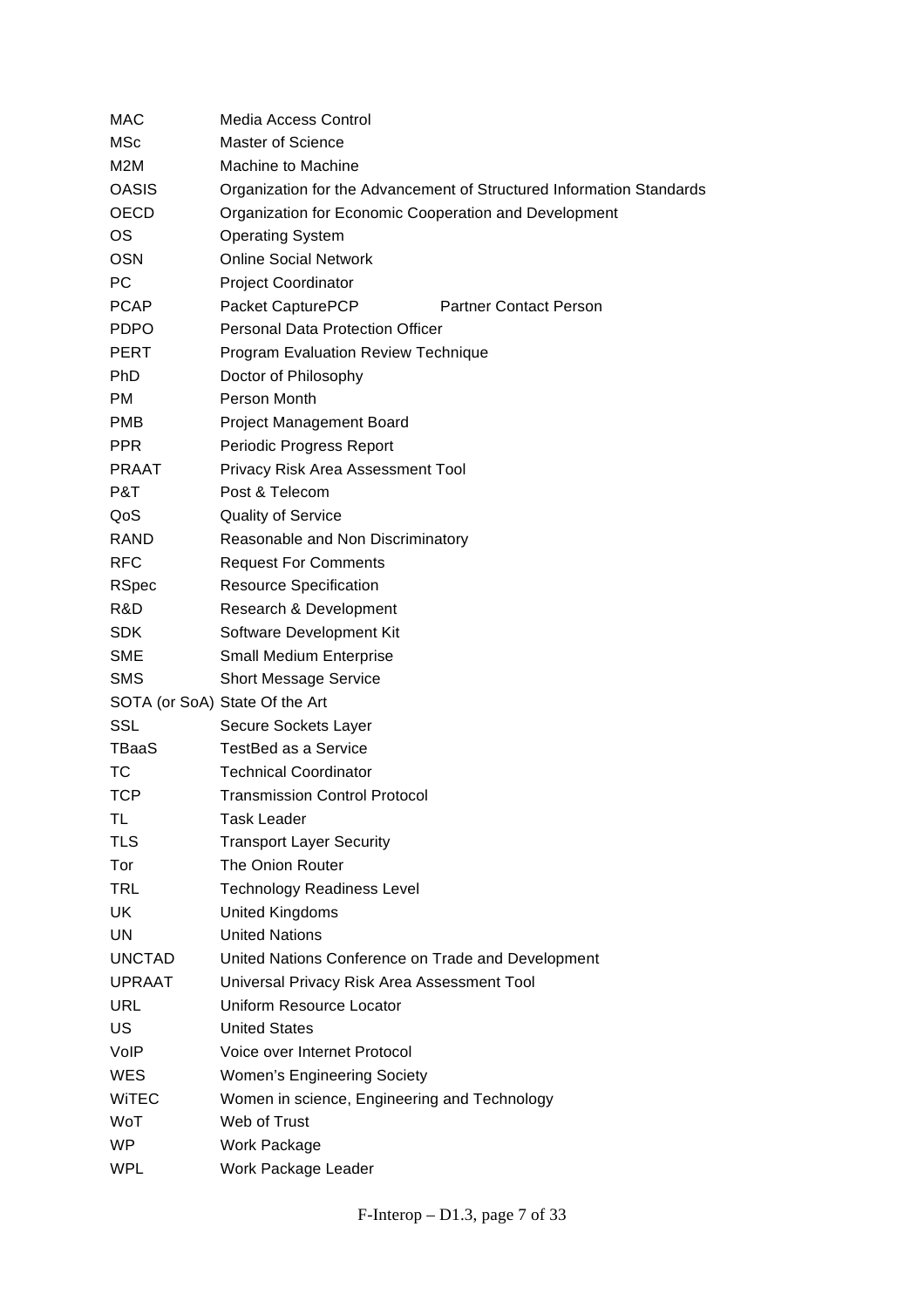| W3C | World Wide Web Consortium |  |
|-----|---------------------------|--|
|     |                           |  |

- XML Extensible Markup Language
- YAML YAML Ain't Markup Language, human friendly data serialization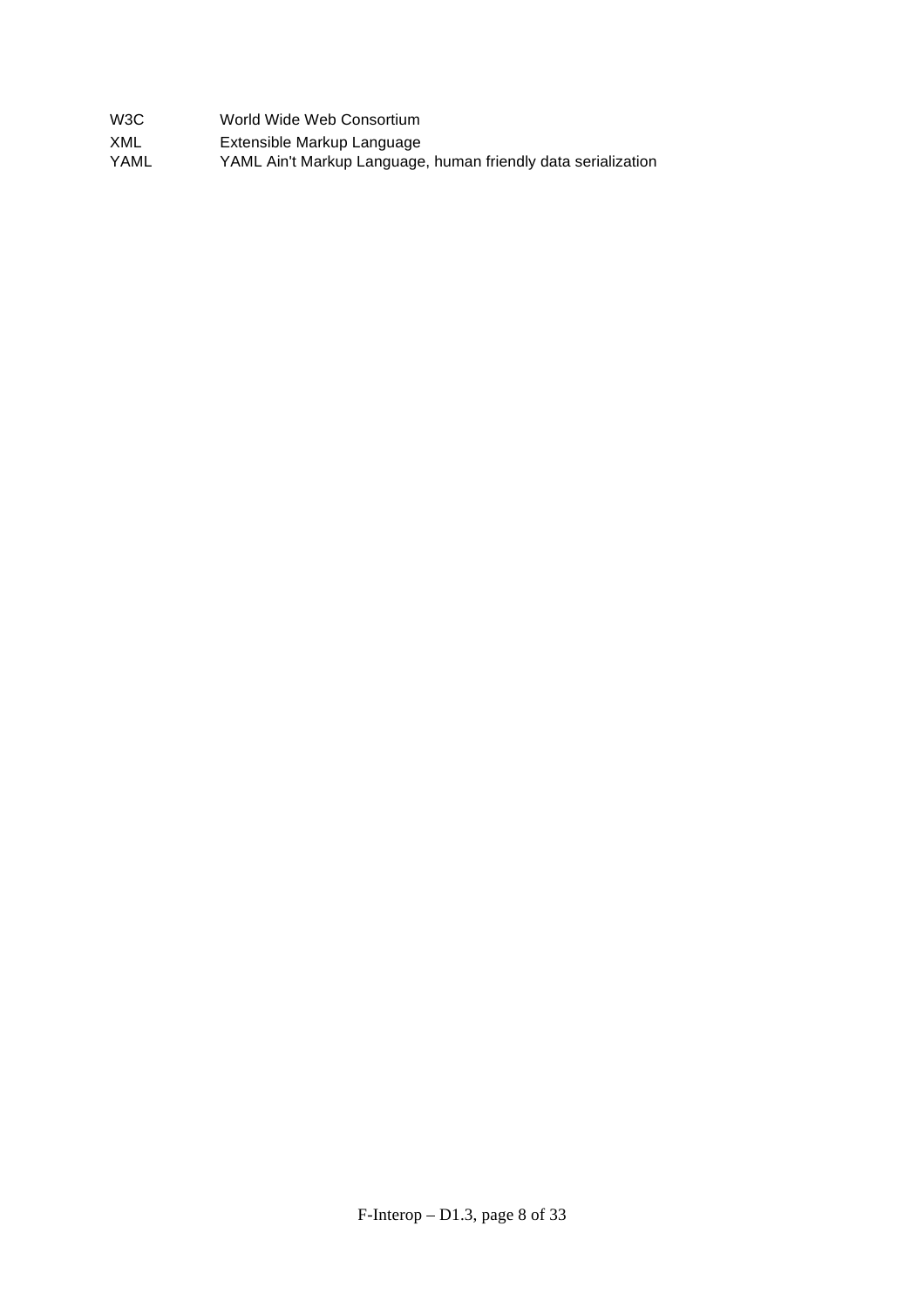## 1 Introduction

### 1.1 About F-Interop

F-Interop is a Horizon 2020 European Research project, which proposes to extend the European research infrastructure (FIRE+) with online and remote interoperability and performance test tools supporting emerging technologies from research to standardization and to market launch. The outcome will be a set of tools enabling:

- Standardization communities to save time and resources, to be more inclusive with partners who cannot afford travelling, and to accelerate standardization processes;
- SMEs and companies to develop standards-based interoperable products with a shorter time-tomarket and significantly lowered engineering and financial overhead.

F-Interop intends to position FIRE+ as an accelerator for new standards and innovations.

### 1.2 Deliverable Objectives

### 1.2.1 Work package Objectives

WP1 has the following goals:

- Analyze and specify the online testing tools requirements
- Analyze and specify personal data protection and security requirements
- Design and specify the F-Interop architecture

### 1.2.2 Task Objectives

Task 1.3 in WP1 has the specific goal of defining the architecture and the integration with FIRE+ testbeds. For this, a milestone MS2 about the initial architecture agreement was reached at month 9 of the project, this deliverable D1.3 is delivered at M12 and there is an upcoming milestone MS3 at M24 for an architecture update based on the progress in the project and a final MS4 and D1.4 with the final architecture at M33 of the project.

### 1.2.3 Deliverable Objectives and Methodology

The requirements studied in task 1.1 and 1.2 were used as input. First, we will highlight the current high level architecture of components in F-Interop and integration with FIRE+ testbeds. After that, we go into more details on the specific interaction between the components. This interaction is based on the AMQP message protocol and we have defined the message formats, functioning as an API when contributors want to add functionality to F-Interop.

The deliverable is also meant as part of the software development kit (SDK) towards (open-call) contributors.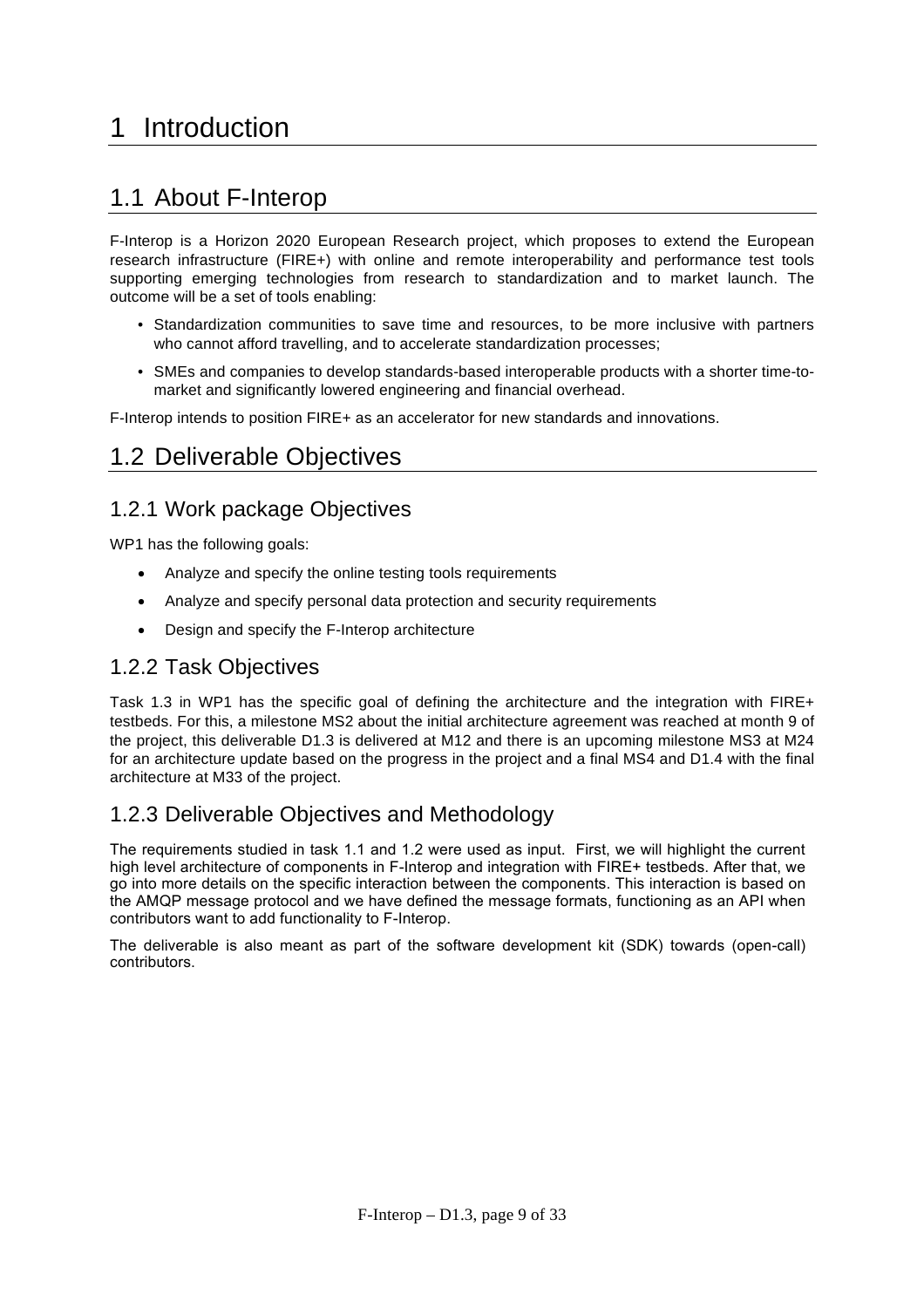## 2 Location models

### 2.1 Introduction

To start, we identified all location models (which device and tool are located where) that F-Interop should support for its goal of developing a new experimental platform for online interoperability tests and validation tools, remote compliance and conformance tests, scalability tests, Quality of Service (QoS) tests, SDN/NFV interoperability tools, online privacy test tools, energy efficiency tools.

### 2.2 Symbols used

The following symbols will be used:

|        | User laptop                                                                                                                                                                                                                                                                                                                                                                                                                                                                                                                                                                                         |
|--------|-----------------------------------------------------------------------------------------------------------------------------------------------------------------------------------------------------------------------------------------------------------------------------------------------------------------------------------------------------------------------------------------------------------------------------------------------------------------------------------------------------------------------------------------------------------------------------------------------------|
|        | Device(s) under test                                                                                                                                                                                                                                                                                                                                                                                                                                                                                                                                                                                |
|        | Other device(s) needed for test                                                                                                                                                                                                                                                                                                                                                                                                                                                                                                                                                                     |
| F-Int. | F-Interop central services                                                                                                                                                                                                                                                                                                                                                                                                                                                                                                                                                                          |
|        | Testbed with devices (e.g. IoT devices, servers, virtual machines, network<br>devices, ). The second picture shows that also multiple testbeds can be<br>involved, e.g. a Cloud testbed runs the test suite, while an IoT testbed is used<br>for the IoT devices. The testbeds can be interesting when they offer devices<br>that the user has not available on his desk or when more devices are needed<br>for a test (e.g. scalability) then locally available or when you want to remotely<br>collaborate with other users or when you want to do multiple tests or<br>developments in parallel. |

### 2.3 Location models with a single user

We will start off illustrating the different location models we foresee to be supported by the F-Interop architecture and tools, in case of a single end-user, e.g. in case of conformance testing or in case of interoperability testing with known other devices.



A. User downloads all necessary tools and software from F-interop website and executes everything locally and processes the interaction locally (e.g. for development of new tests)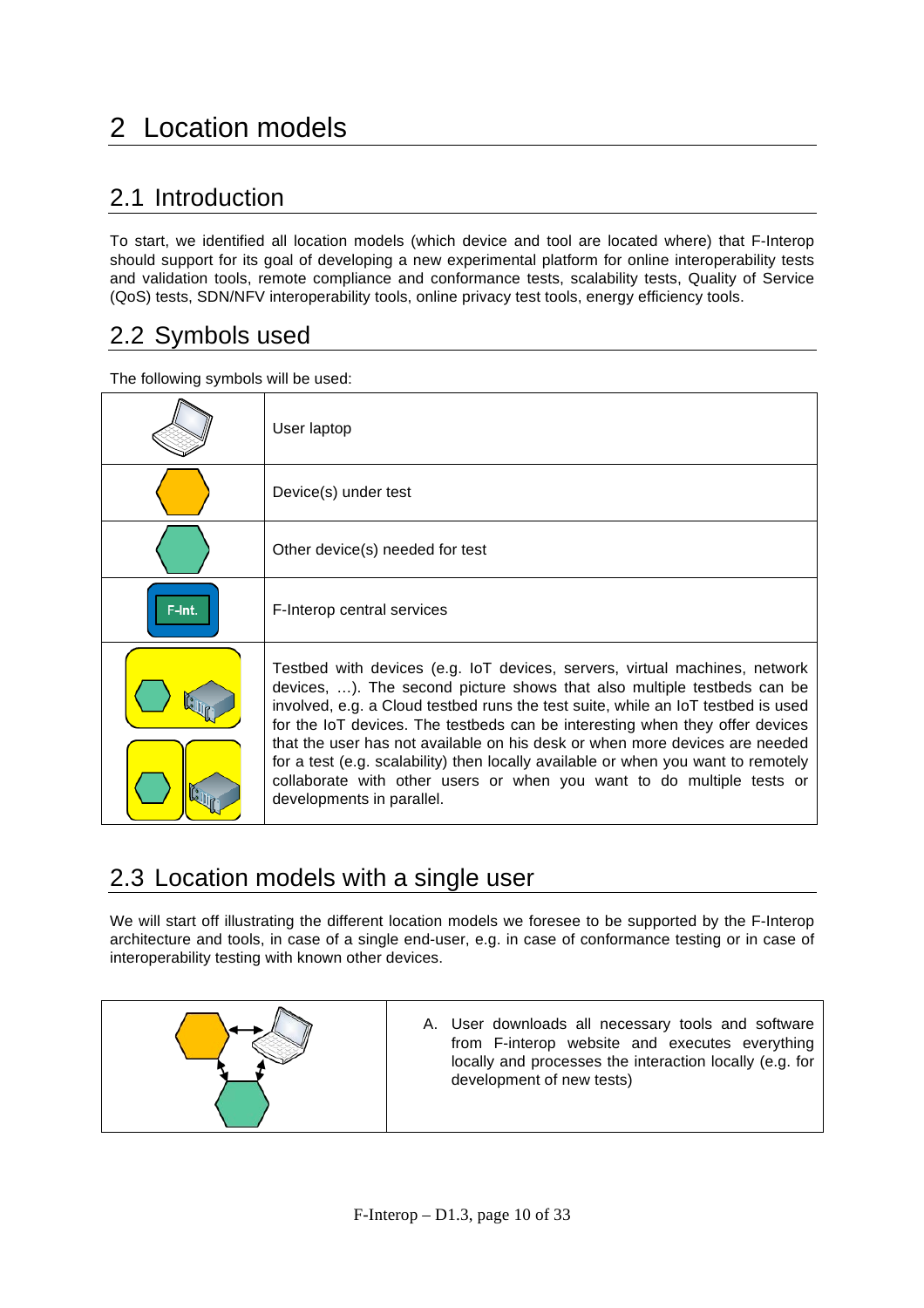|                  | B. User downloads all necessary tools and software from F-<br>interop website and executes everything remotely in a<br>testbed and processes the interaction locally or in the<br>testbed (e.g. for development of new tests)                                                                |
|------------------|----------------------------------------------------------------------------------------------------------------------------------------------------------------------------------------------------------------------------------------------------------------------------------------------|
| F-Int.           | C. User downloads all necessary tools and software from F-<br>interop website and executes all locally and uploads the<br>interaction capture (e.g. pcap file) to F-interop (e.g. User<br>wants to orchestrate his own interactions)                                                         |
| F-Int.           | D. User downloads all necessary tools and software from F-<br>interop website and executes all remotely in a testbed and<br>uploads the interaction capture (e.g. pcap file) to F-interop<br>(e.g. User wants to orchestrate his own interactions, but on<br>devices he has not at his desk) |
|                  | E. User downloads all necessary tools and software and<br>tests local DUT (Device Under Test) against device in<br>testbed (or in central platform) and processes the interaction<br>capture locally                                                                                         |
| F-Int.           | F. User downloads all necessary tools and software and<br>tests local DUT against device in testbed (or in central<br>platform) and uploads the interaction to F-interop for analysis                                                                                                        |
| F-Int.<br>F-Int. | G. Similar to C, but now a F-interop proxy(s) executes all<br>tests and uploads the interaction to F-interop (e.g. Automatic<br>test with minimum interaction of user)                                                                                                                       |
| F-Int.<br>F-Int. | H. Similar to D, but now F-interop proxy(s) runs in remote<br>testbed and executes all tests and uploads interaction to F-<br>interop (e.g. Automatic remote test)                                                                                                                           |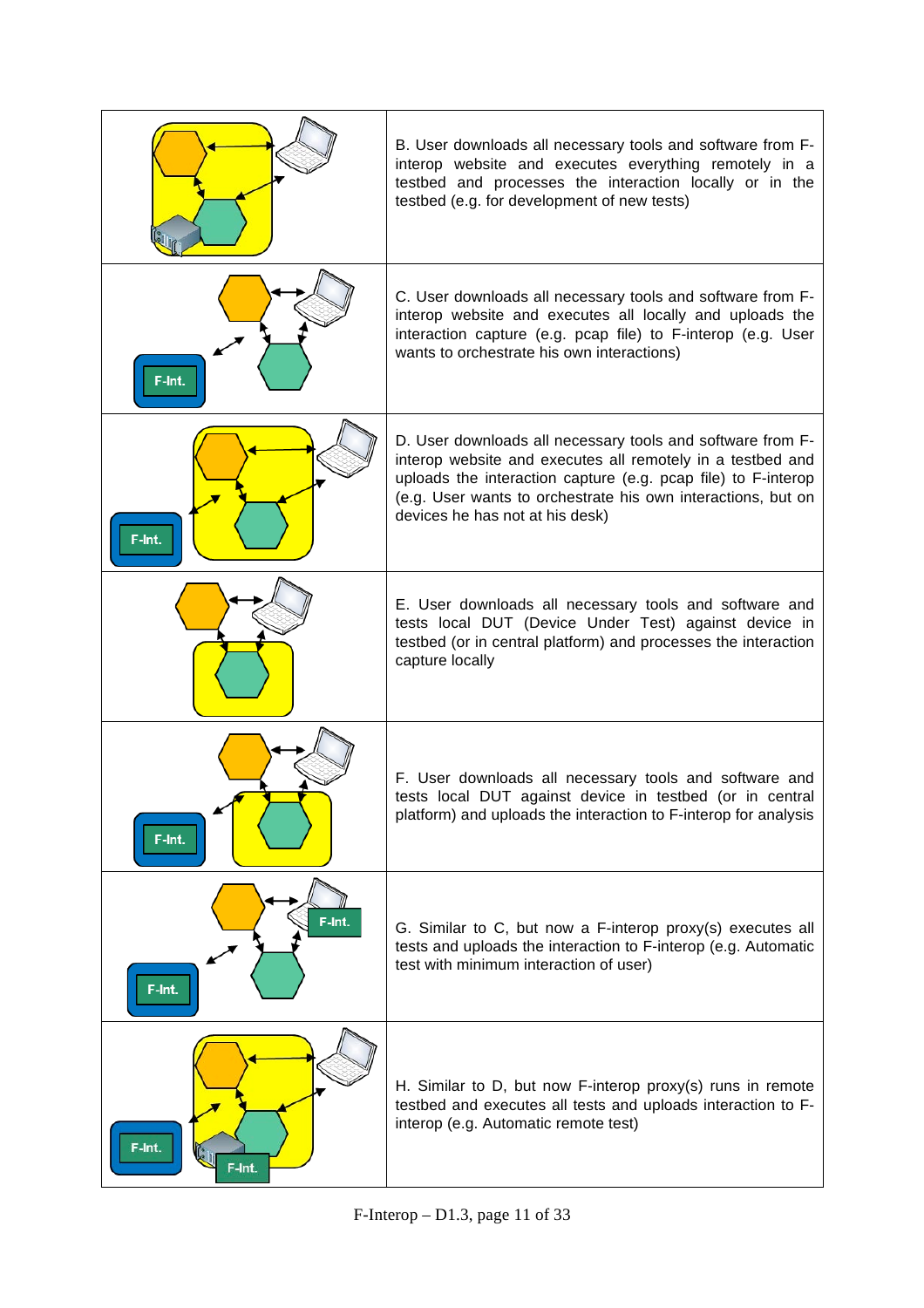

I. Similar to F, but now F-interop proxy(s) executes all tests and uploads pcap to F-interop

Of course, in the F-Interop project different technologies are addressed. Not all those technologies are able to be tested in all proposed ways. E.g. CoAP is an application layer protocol that runs over IP and can thus be transported over the internet for e.g. scenario E and F above. On the other hand, 6TISCH is closer to link layer and so the devices should be in the same room for most of the tests.

### 2.4 Location models with 2 or more users

While the previous section talked about a single user testing against a golden implementation or device (for conformance testing) or another implementation or devices at his desk or on a testbed (for interop or performance testing, etc), it is also possible that 2 or more users test their own implementation against each other. In this phase of the project we consider only 2 users for this kind of interop tests.

The setups are very similar to the ones listed in the previous section, but now e.g. the orange and green devices are configured and controlled by 2 different users. Especially on the scenario and interaction side, this has some implications, but F-Interop will develop its tools immediately with these cases in mind, meaning that the single user case is in fact a special case of the 2 user case. A single user has then to do all handling instead of 2 users, or in case of full automation (the F-Interop goal), has to run a proxy per device.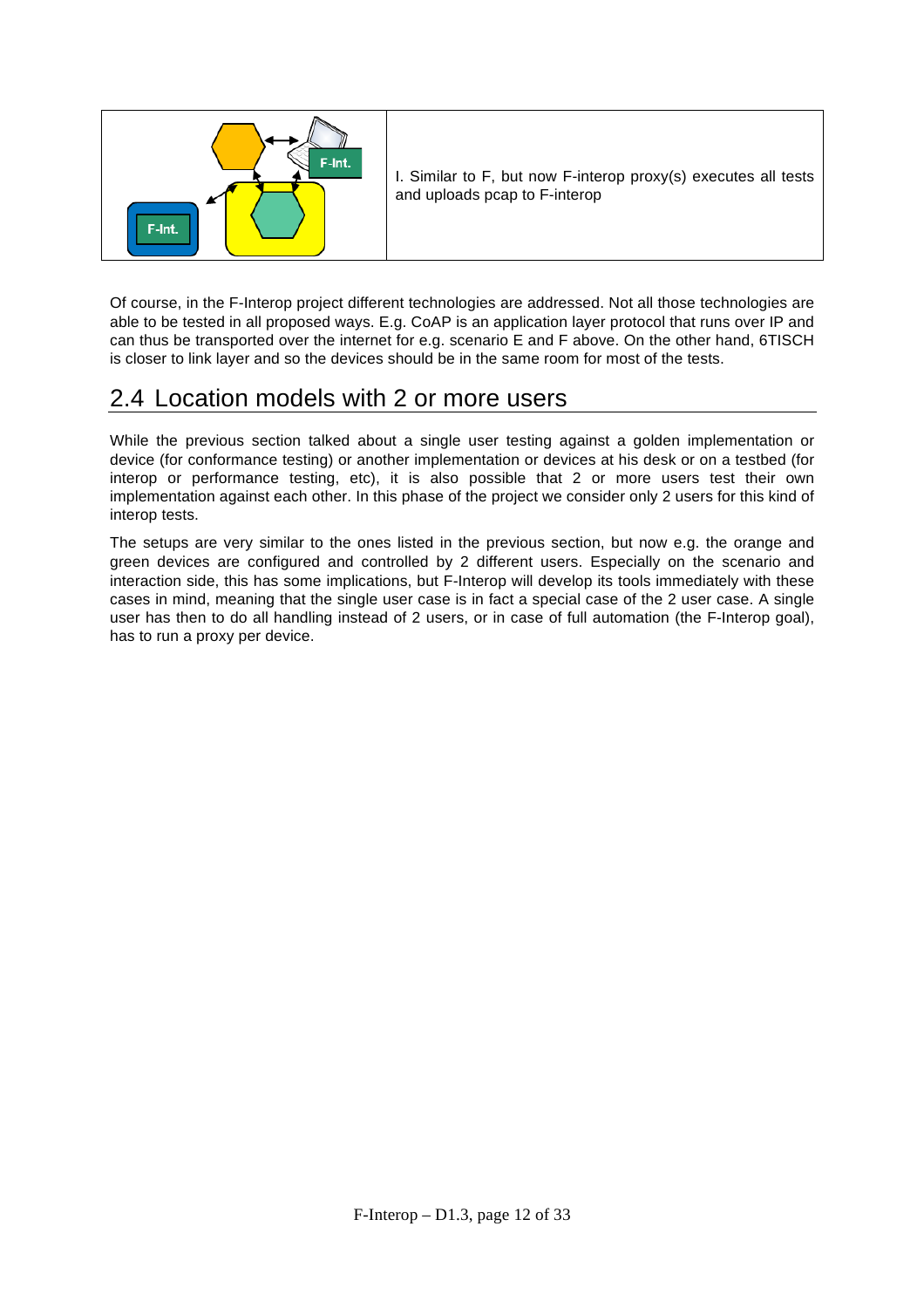## 3 High level architecture

### 3.1 High level architecture without testbeds

This section will describe the high level architecture for F-Interop tests without any testbeds involved.



#### **Figure 1: High level architecture without testbeds**

Figure 1 shows the components that are involved at the central F-Interop services side and the user premises side (this figure shows 2 remote users doing interop tests, but the other location models are easy to derive). We identify the following components:

- The **graphical user interface (GUI)** is the first contact point for an end-user and makes it possible to register for an account, list all the F-interop tests available and register your own devices (if any). The registration of your own device can be for a single test or if you want to contribute this device so other people can also test against it, this is also possible
- The **resource repository** contains a list of all devices and their properties that can be used for F-interop tests. The resource repository communicates with the GUI.
- The **session orchestrator** plays an administrative role: it monitors the users that are connected, activates the rooms currently in use and starts/stops the test sessions.
- **The test coordinator and analysis component** is the base of an individual (interop, conformance, performance, etc.) test and does first the orchestration (what should be done next according the test script, e.g. reset device) and afterwards the analysis (e.g. by analysing a pcap file which was sniffed during the interaction). Per type of test, this orchestration and analysis components have a different implementation.

F-Interop – D1.3, page 13 of 33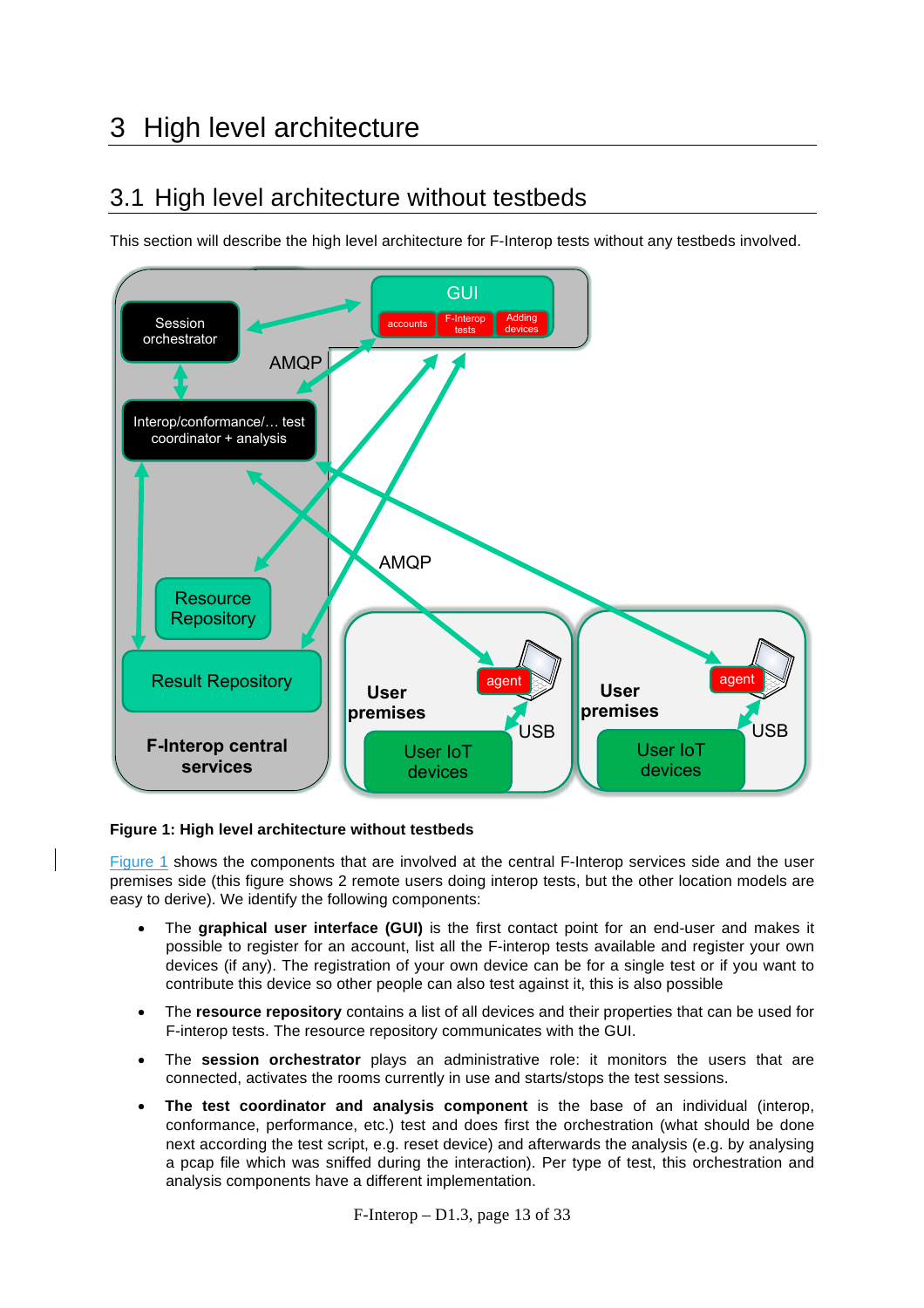- The **agent** is a software component developed by F-Interop as well. It runs near devices (e.g. at the user premises) to communicate with the orchestration and analysis components. It can do different tasks depending on the test: e.g. sniff all traffic and send a pcap to the analysis step, or e.g. full automatic orchestration of the device during the test).
- When the test is done, the results are stored in the central **result repository** for future referral. The test results are only accessible by the people taking part in the test.

For the communication between the components, AMQP (Advanced Message Queuing Protocol, www.amqp.org) has been selected as a message bus protocol. It will be used for both control message interaction as for the transmission of wrapped data packets between devices.

### 3.2 High level architecture with testbeds

Figure 2 starts from the basic architecture from the previous section, but adds testbed devices in the picture. The figure illustrates the setup when a contributor wants to extend an existing test, add a new test or debug in detail what goes on during testing, while using one or more devices at his desk as well during the test (development).

An extra component **TBaaS** (Testbed as a Service) is responsible for deploying the F-Interop framework on virtual machines in a testbed and for reserving and allocating devices needed for the test. The contributor has full access to the virtual machines and software in the middle circle and as such can work on the orchestration, analysis, AMQP messaging and result storage of a test.



#### **Figure 2: High level architecture with testbeds**

The TbaaS component has two REST APIs on different levels:

• The low-level API is F-Interop independent and a testbed specific RSpec (Resource Specification) has to be specified (which then contains references to the software to be installed). This API is detailed in Annex 2: TBaaS low level RSpec API.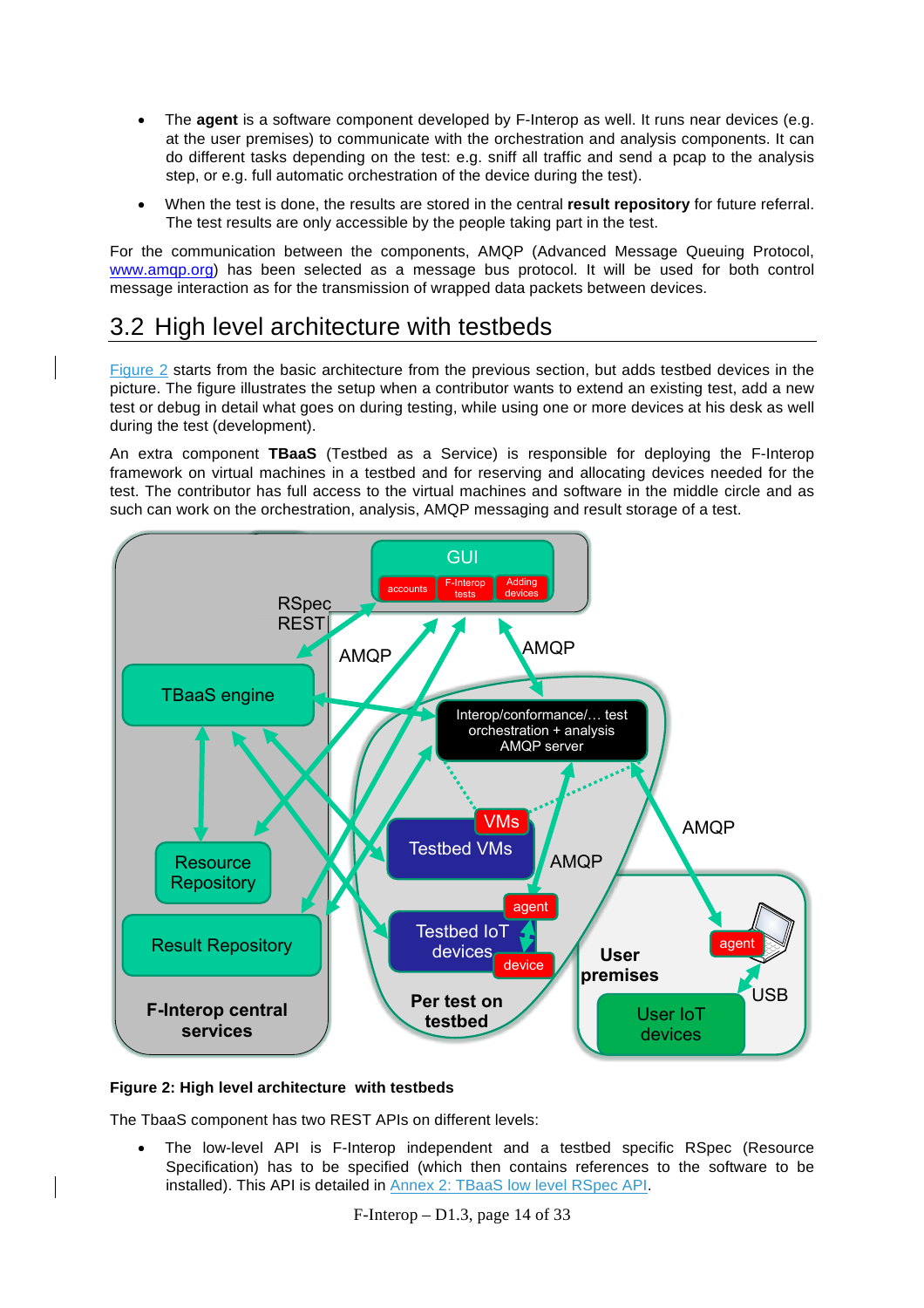• The high-level API is specified specifically towards F-Interop and contains as such only the relevant items, e.g. instead of an XML RSpec, resources can just be specified by their unique ID. This API is detailed in Annex 1: TBaaS high level API.

Both APIs can be used to deploy a full F-Interop system, e.g. for development, or for only reserving and allocating a couple of devices on a testbed for use during a test.

The way in which the F-Interop tools and tests are packaged is with Ansible (https://www.ansible.com). In Ansible you can specify Ansible Playbooks described in YAML for to automate tasks. In this way we define Playbooks for installing AMQP, F-Interop orchestrators and analysis tools, and it becomes very easy to deploy the F-Interop framework automatically.

This is also the way to extend the F-Interop test portfolio: create and develop new tools, but package them in Ansible for easy installation and replication. Thus, it is also easy to track and use different versions of a tool.

As shown on the Figure 2, the TBaaS engine feeds also the Resource Repository with all devices available on the testbeds. This is performed by querying the testbeds through the AM API with the ListResources call (see https://fed4fire-testbeds.ilabt.iminds.be/asciidoc/federation-amapi.html#ListResources ) and converting the Advertisement RSpec to the right JSON format and finally send this data as an AMQP message towards the Resource Repository.

The other components are similar to the previous section.

Figure 3 shows how it looks like when multiple users in parallel deploy the F-Interop framework on testbeds. Each user has its own instance, with its own AMQP message bus and completely securely separated from the other instances. On the other hand, the user has full access and as such full flexibility on his instance.



**Figure 3: High level architecture with multiple tests on testbeds running in parallel**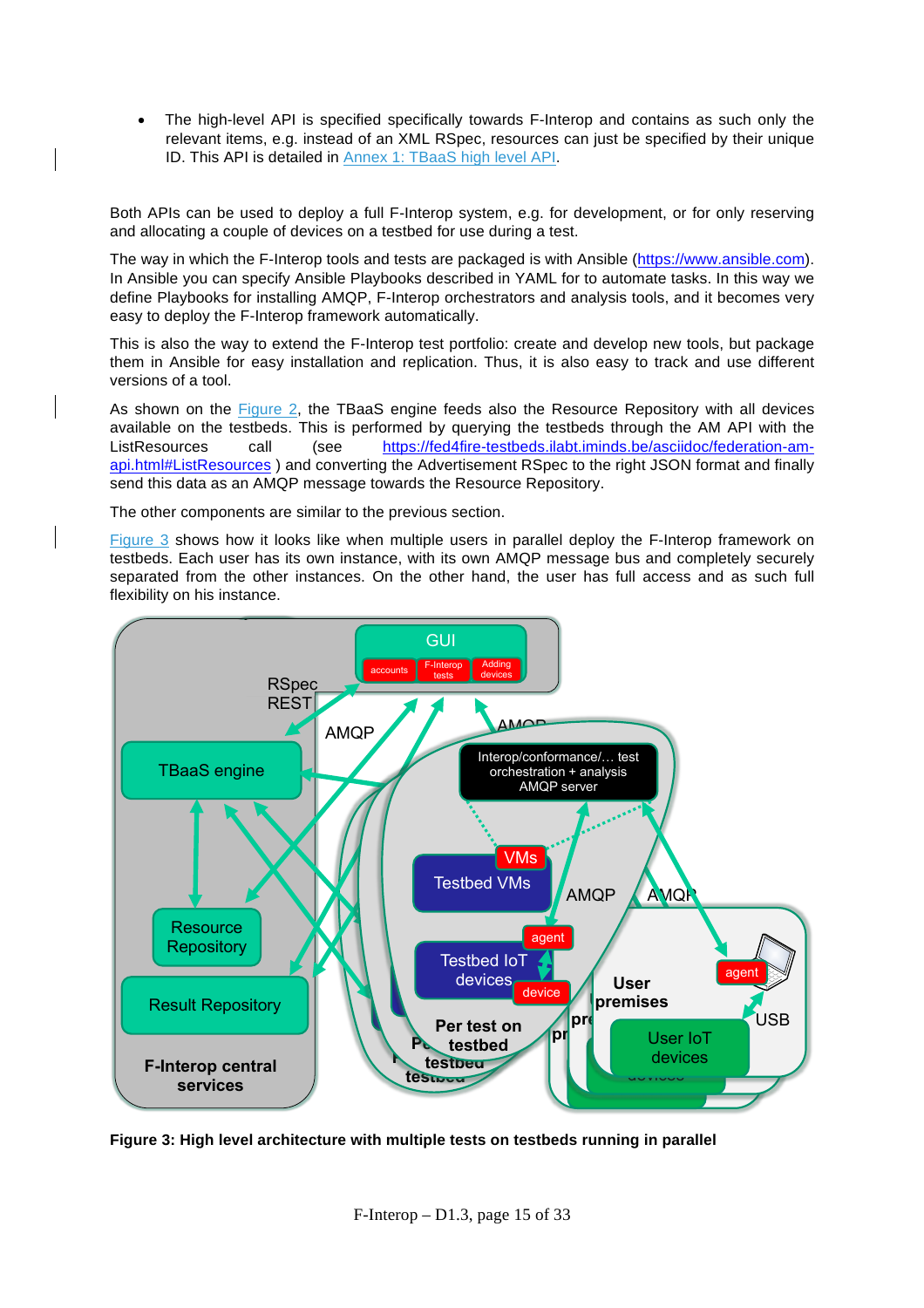### 3.3 Hybrid high level architecture

If we combine now both previous architectures, we get Figure 4. This gives us full flexibility on the choice of resources and deployment of those resources.

The Session orchestrator spawns now central test coordinators and can allocate and provision testbed resources through the TBaaS engine depending on the needs. The GUI or Session orchestrator needs to map the demands of a user for a specific F-Interop test to the resources. Resources can be found in 3 places (the Resource Repository will have this information):

- Can be run as central services (e.g. a software COAP server on a virtual machine or docker instance)
- Can be found on testbeds
- Can be found at user premises by users who contribute their devices

NOTE: as can be seen in Figure 4, the test orchestrator/analysis can be run as a central service for a specific F-Interop test (think a user just running a test), or can be deployed on a testbed virtual machine (think a user wanting to adapt a test or develop a new test).

This architecture is the one we will target for a first running version of F-Interop.



**Figure 4: High level hybrid architecture**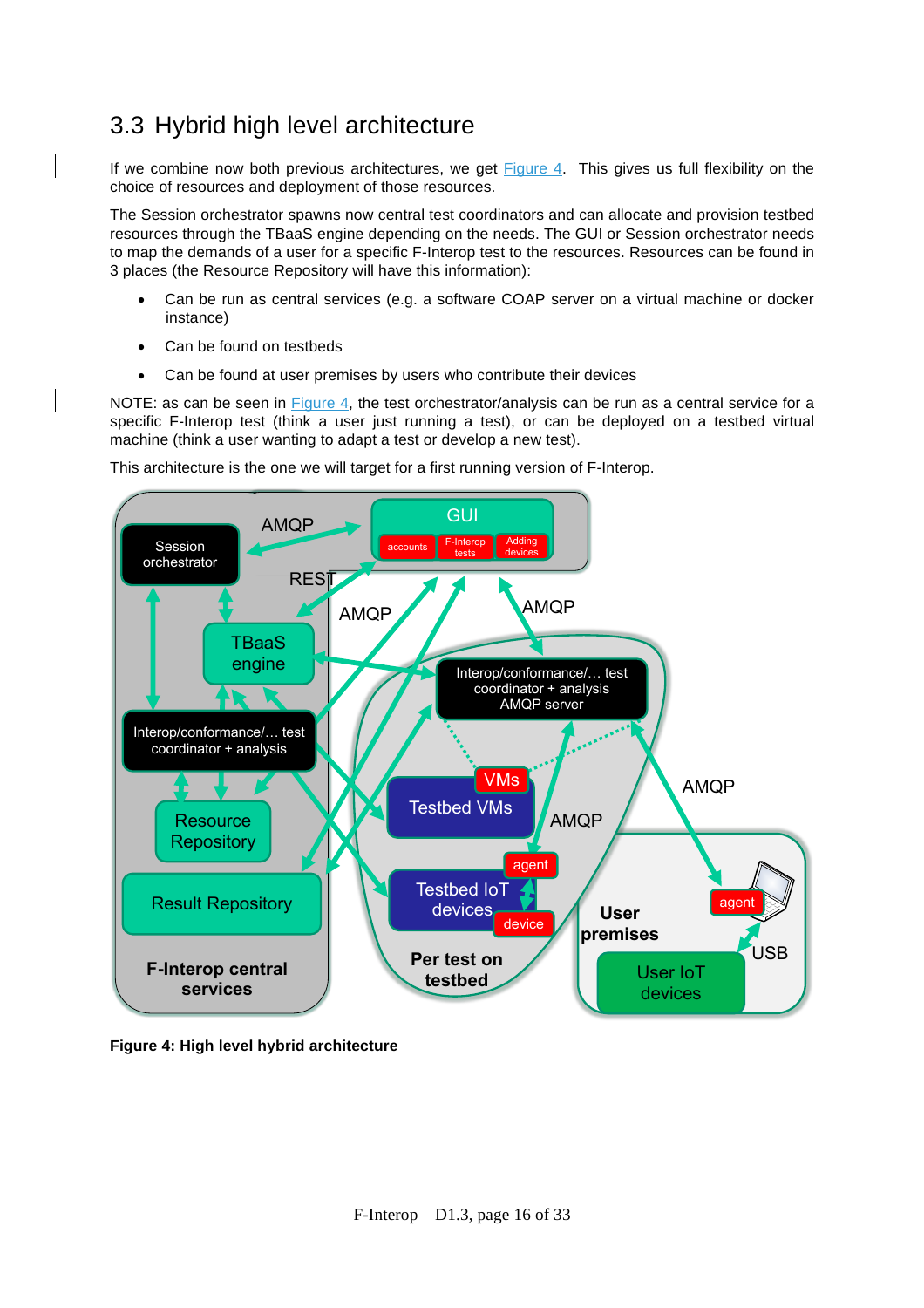## 4 Detailed architecture of a single test implementation

In the previous sections, the high level architecture was discussed. In this section we will have a closer look at the components and APIs involved in a single test. Figure 5 shows the involved components:

- Event Bus to exchange messages (AMQP based, we use RabbitMQ, https://www.rabbitmq.com as an implementation)
- Web interface for the GUI
- Orchestrator which starts and stops test sessions
- Test specific test and analysis tools
- Devices on testbeds or at the desk of the user, which communicate through an Agent with the event bus and the other components



#### **Figure 5: Detailed architecture of a single test**

### 4.1 AMQP message bus

The message bus is used for two types of messages:

- Control plane messages relate to the management of an ongoing test session: e.g. start sniffer, signal the start/end of a test case, etc.
- Data plane messages contains the raw data exchanged between the implementations under test (IUT). The reason why it is possible to send data plane messages over the message bus, is that we send even link layer messages between two remote devices, or that we can use IPv6 even if the networks in between are not fully IPv6 enabled, and also that the messages are secured. It also allows to attach a sniffer during the test which can then send the data to an analyser.

JSON is the data format used for the application messages exchanged over the bus.

### 4.2 Test Coordinator

The **test coordinator** is the component that glues all parts together for a single test. Its purpose is to coordinate the test cases execution during a test session. It's a generic executor of the test case, although at the bootstrapping phase it retrieves a test session context from the orchestrator.

In the case of interoperability testing, it triggers actions in the following components: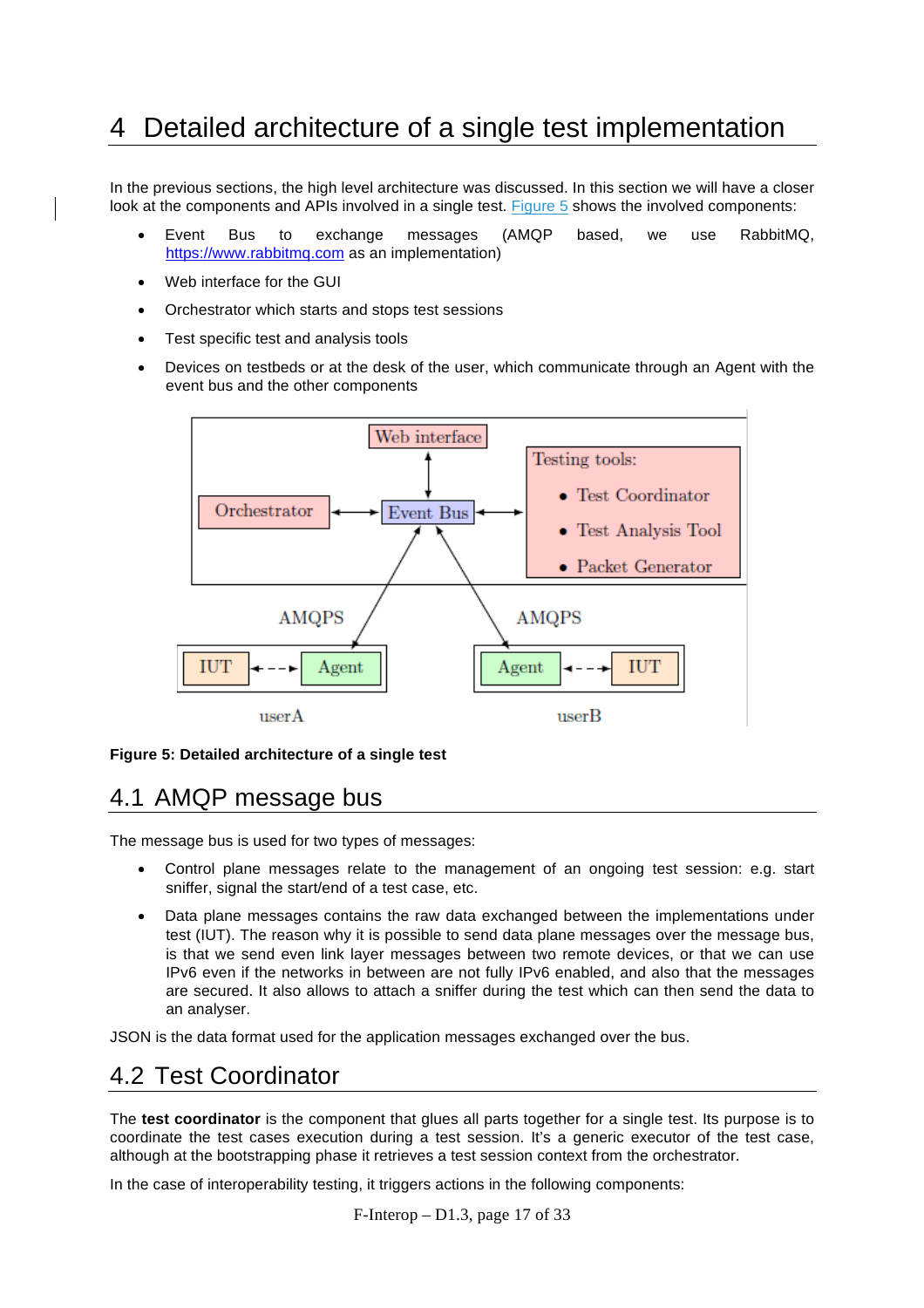- SNIFFER: This is the component handling the sniffing of the traffic exchanged between the participants of the test session
- GUI: Messages related to the execution (e.g. execute test case 2, step 5)
- AGENT: configure interface, start interface, launch automated step
- Test Analysis Tool (TAT): analyse test, e.g. captured traffic

This component is protocol agnostic, once instantiated it gets the specific context from the orchestrator and feeds from the Test Extended Descriptions (TED yaml files), see D2.1 for details. TEDs play a very important role in the architecture, they describe in detail each test case execution. TEDs are designed to be easy to write using YAML language, and they can also be written by the contributors.

### 4.3 Test Analysis Tool (TAT)

The TAT provides F-Interop with protocol analysis services. The TAT is the component that performs the verification of traces during a test session. F-Interop provides TATs for different protocols under test.

The TAT issues three types of verdicts:

- PASS when test purpose of the test case is verified
- FAIL when there is at least one fault
- INCONCLUSIVE when the behavior of the IUTs does not apply to the one described in the test purpose.

The architecture supports TATs which perform:

- step-by-step analysis
- analysis post mortem

TATs are created both by the F-Interop core team and by external contributors. The F-Interop API specification defines the format of the messages that a TAT will receive from the AMQP Event Bus, and the format of the messages it will produce.

The TAT may implement its own dissector, and in that case it has to implement all the services described for the Dissector component as well.

### 4.4 Protocol Dissector

This component analyses the packets captured by the sniffer and dissects the packets into protocol specific packets (e.g. dropping non-relevant packets) and feeds them to the TAT.

### 4.5 Agent

The agent is a program a user downloads from the F-Interop website, and which allows him/her to connect an IUT to the F-Interop event bus. Communication between the agent and the event bus is authenticated and secured. Through the agent, the F-Interop platform can (remotely) interact with the IUT, for example by changing configuration or injecting packets. Similarly, the agent reports events to the event bus, such as sniffed packets.

### 4.6 Packet generator

In some conformance tests, a packet generator component can be used to generate and send packets towards the IUT. The component can for example implement the behaviour of a CoAP client when the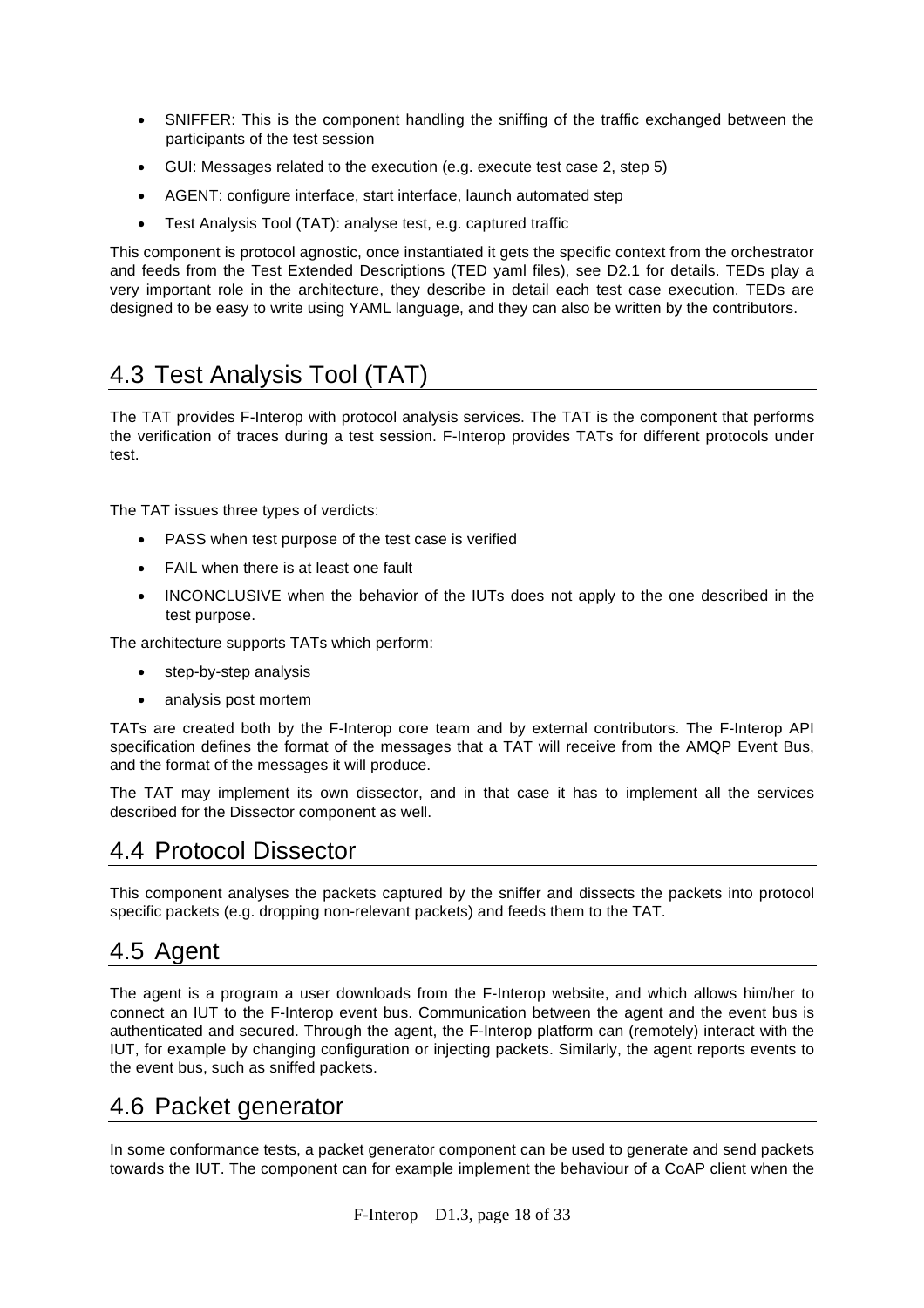IUT implements a CoAP server. A F-Interop client can purposely generate wrongly formatted messages to verify the correct behaviour of the IUT in such situations.

### 4.7 APIs in a single test

The communication (AMQP messages) between the components in this section is detailed at http://doc.f-interop.eu. This is called the "F-Interop API" in a single test tool.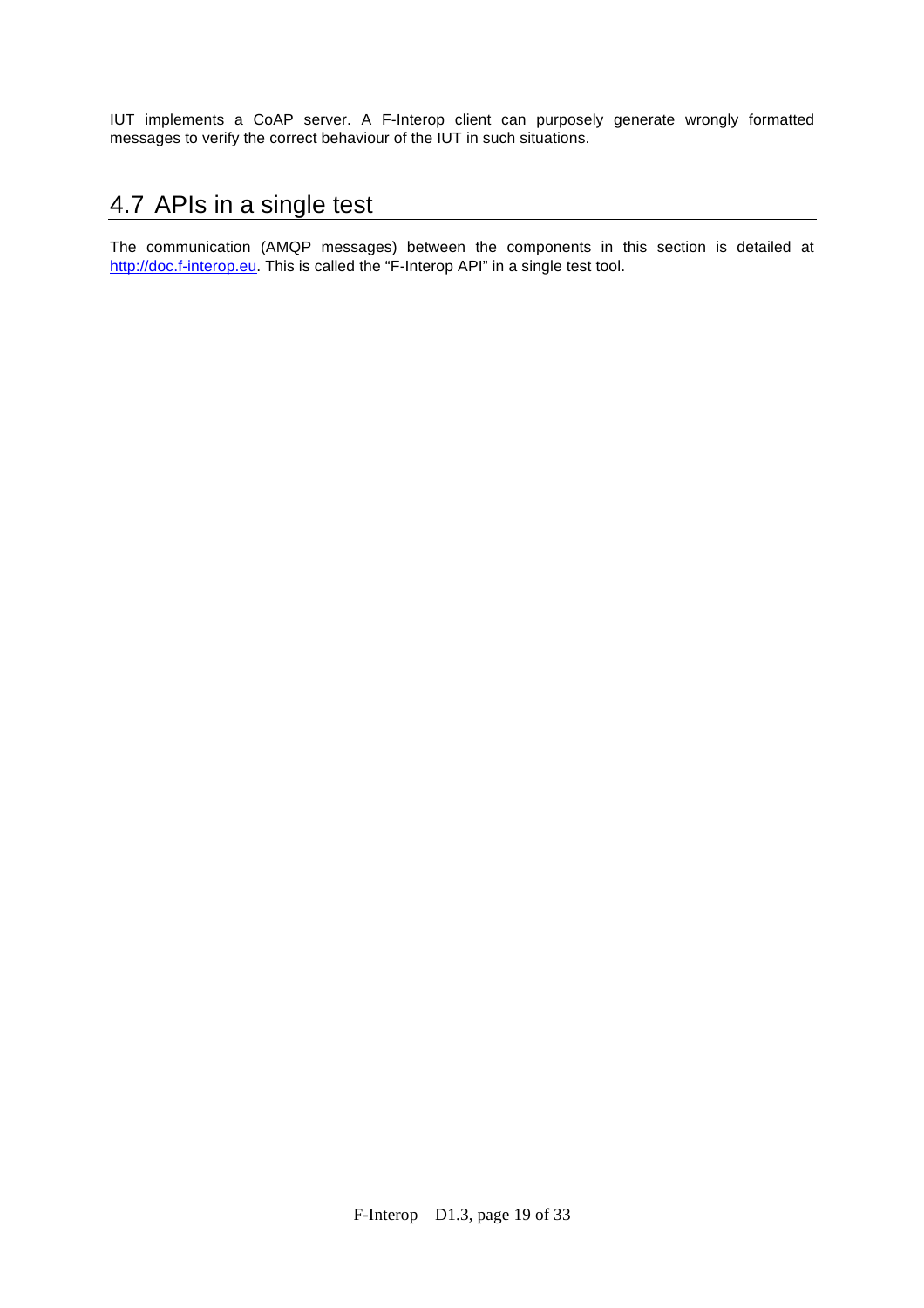## 5 Envisioned interaction for an end-user

An end-user who wants to do an F-Interop test (interop, conformance, performance, etc.) has to go through the following F-Interop session steps (also detailed in D1.1). All interaction is done through the F-Interop GUI. The end-user doesn't need to know the internal details of the F-Interop APIs.

- User registration and login
- Registration of devices at the user's desk if any
- User starts by discovering the available test suites and by selecting the one he/she wants to execute.
- User specifies/selects resources in the F-Interop-Platform that are needed for his/her F-Interop session including the location models (see before), testing tools, libraries, etc. During this phase F-Interop-Platform may request information from the user or provide information to user for a coherent selection of the required resources.
- The resources selected in the previous step are actually reserved.
- The instantiation of the F-Interop-Platform resources that fit best with the user needs is done.
- In case of local resources, the user has to download and execute the Agent locally which needs to talk to the local device.
- The online F-Interop test campaign is launched and the selected test suites are executed against the IUTs.
- Test execution information is analysed. The test results and verdicts are provided together with explanations in case of FAIL or INCONCLUSIVE verdicts or something wrong happened. A report can be provided upon request in case for example the user wants to apply for a certification/labelling program.
- Storage of the F-Interop session information (Session-id, User-id, FI-User's IUT-id, IUTs' version, test description, test version, testing tool, test log and results, etc.) has to remain accessible beyond the F-Interop session for the involved parties.

This user does not have to know the details on all components involved, all interaction is done through the F-Interop GUI website and the local Agent in case the user has local devices on his desk.

NOTE: for this initial version of the architecture (and accompanying implementation), we will focus on instant allocation and provisioning of the resources. Future reservation of resources will be for the next architecture.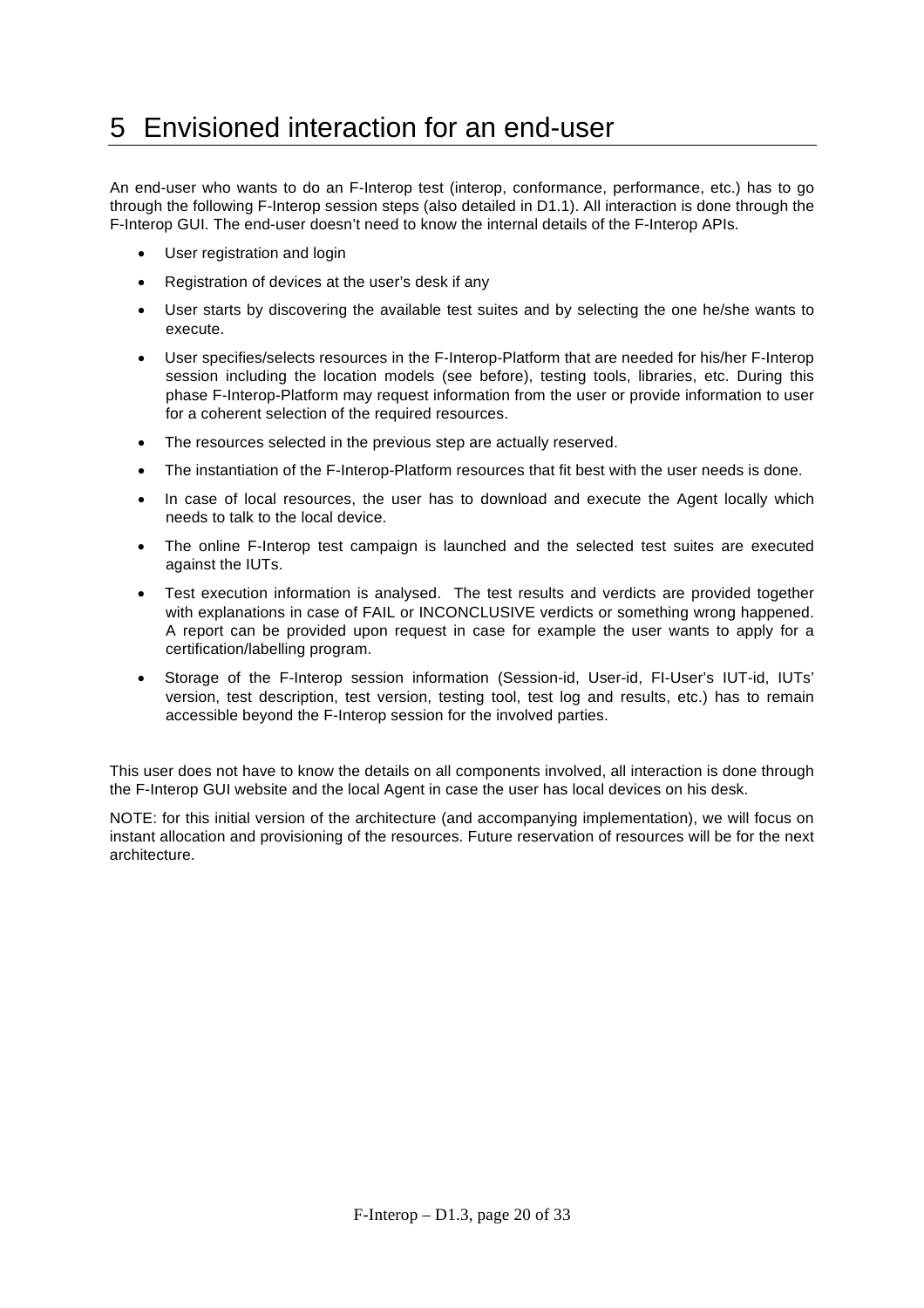## 6 Envisioned interaction for a contributor and SDK

In D1.1, an F-Interop-Contributor (FI-Contributor) was defined as any entity that provides testing tools or improves existing testing tools in the F-Interop-Platform as well as testbeds and devices that are added to extend the existing available resources.

Adding devices is as simple as described in the previous section where the interaction can be done through the web-based GUI and where a local Agent is needed to run near the devices.

However, for adding or improving tests (e.g. through the F-Interop open calls), the following interaction and workflow is needed:

- User registration and login
- User starts by discovering the available test suites and by selecting the one he/she wants to extend or use as template for a new test.
- The F-Interop platform deploys a full instance of the platform on a testbed (automatization of setup and configuration is done through Ansible Playbooks)
- User adapts/finetunes/debugs the test or defines a new test and can contribute back by giving the (adapted) code and Ansible Playbooks
- the F-Interop operators can verify the automatic deployment and test itself and make it available to others as well

All the information needed so that a contributor can make this kind of contributions to the test suite portfolio of F-Interop, is called the SDK (software development kit), and consists out of the following at this moment:

- this deliverable D1.3
- the documentation of the AMQP messages and single test framework at http://doc.f-interop.eu
- the full automatic deployment of the F-Interop software as described in this section. This will be released end of April 2017 for milestone MS18 (Testbed as a service integration and SDK demonstrated) at month 18.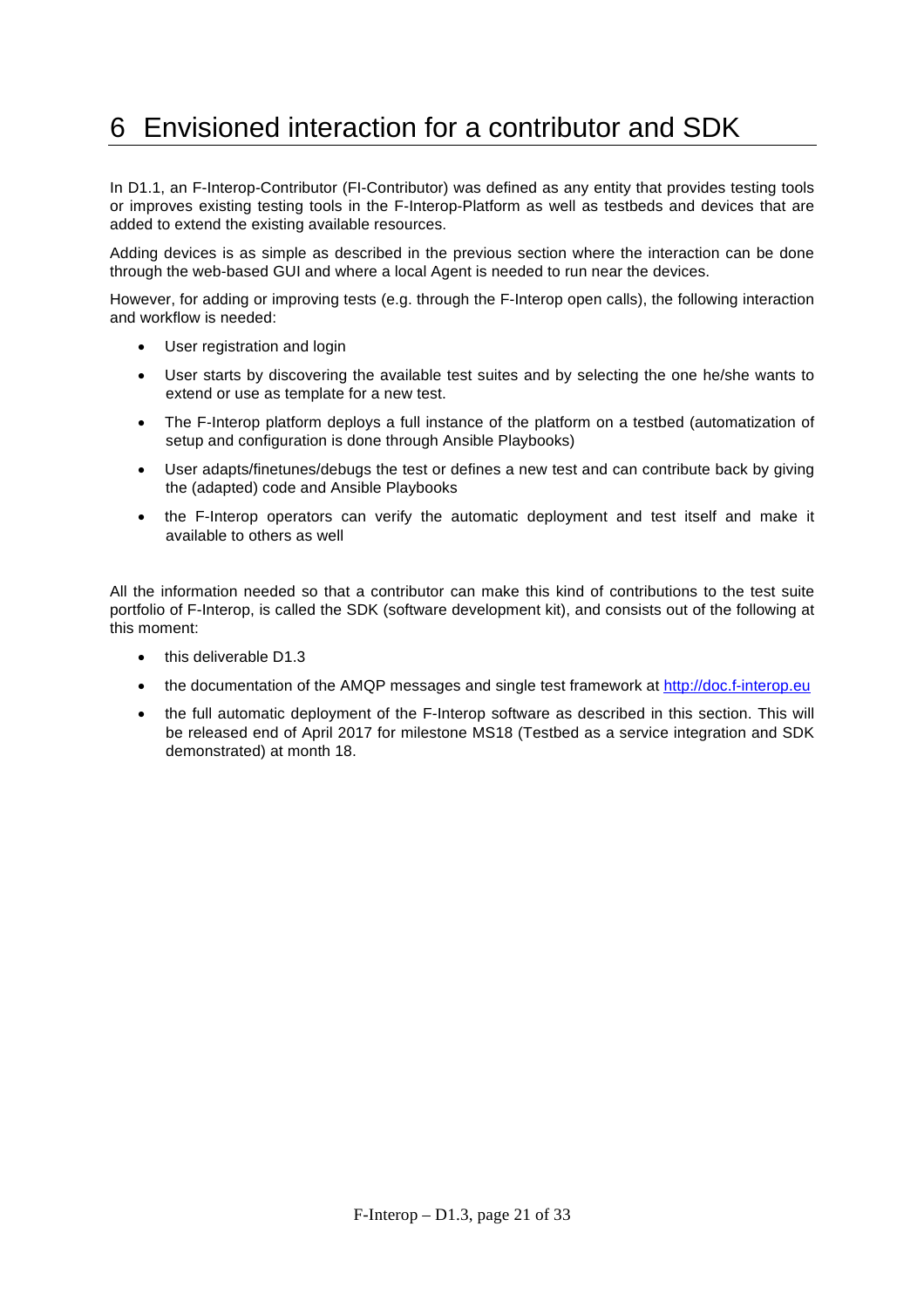## 7 Conclusion

This deliverable is the first of two deliverables in the task 1.3 Architecture and FIRE+ integration design (D1.4 with final architecture is planned for the end of the project). The requirements studied in task 1.1 and 1.2 were used as input. We describe first the different location models (location of devices and users) that we will support in F-interop, followed by the current high level architecture of components in F-Interop and integration with FIRE+ testbeds. After that, we go into more details on the specific interaction between the components. This interaction is based on the AMQP message protocol and we have defined the message formats, functioning as an API when contributors want to add functionality to F-Interop.

We list also the envisioned interaction for an end-user and for a contributor. As such, the deliverable is also meant as part of the software development kit (SDK) towards (open-call) contributors.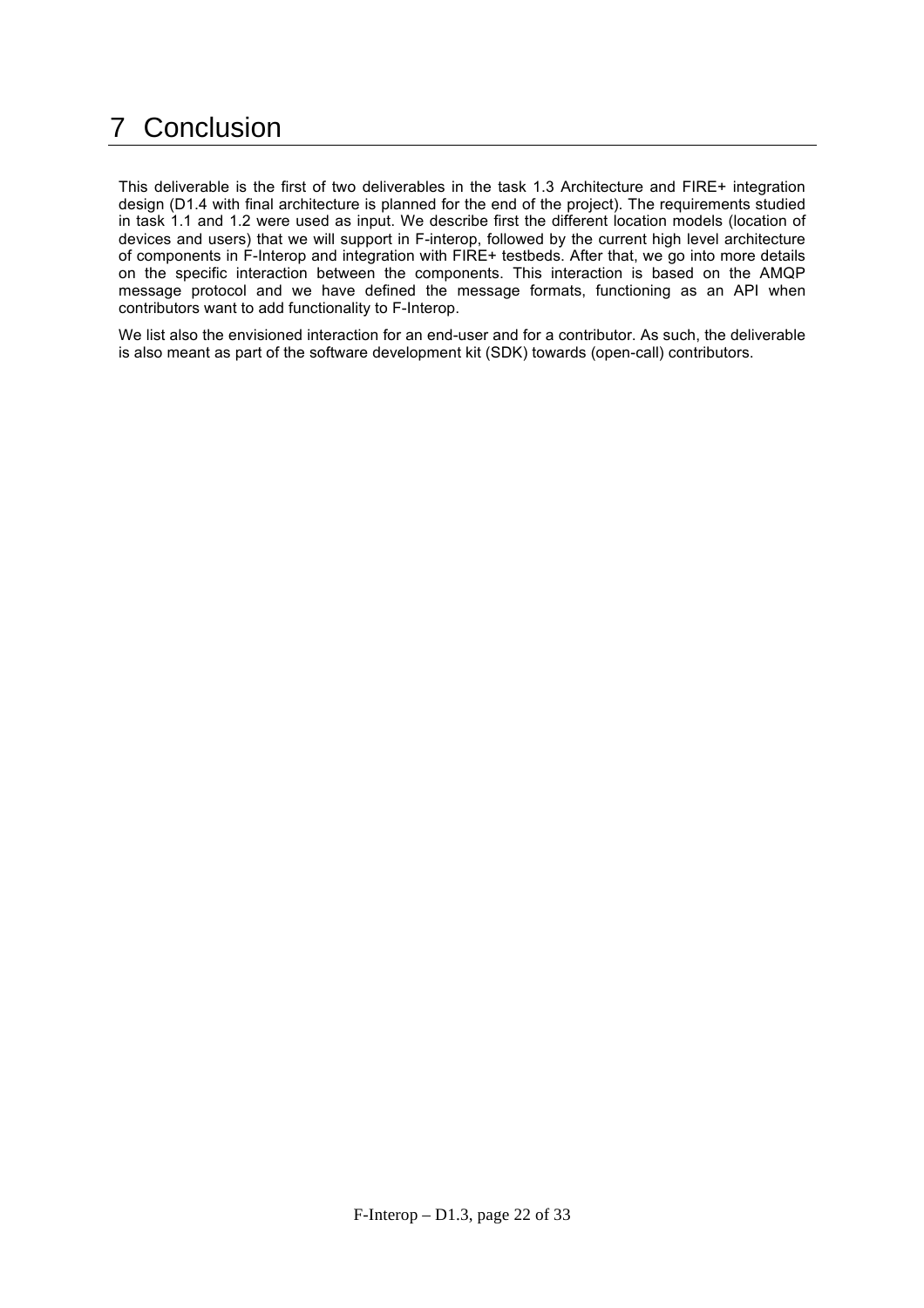## 8 Annex 1: TBaaS high level API

This section describes the TestBed as a Service API version v1.

### 8.1 General overview

#### 8.1.1 Authentication

All API access is over HTTPS. Users authenticate with the TBaaS API by using their client certificate to setup the SSL-connection. You get a client certificate (a PEM file containing an X.509 private key and a certificate = public key signed by the authority) when you register for an account on the  $F<sub>-</sub>$ Interop authority.

```
curl -X GET --cert-type pem --cert <YOUR AUTHORITY PEM> \
    https://tbaas.ilabt.iminds.be/api/
```
When the provided credentials are incorrect, the SSL-connection setup will fail.

#### 8.1.2 Schema

All data is sent and received as JSON-LD (JavaScript Object Notation for Linked Data), unless stated otherwise.

All timestamps are sent and received in the RFC3339 format<sup>1</sup>:

```
1985-04-12T23:20:50.52Z
```
#### 8.1.3 Client errors

When an operation is attempted for which the user has insufficient rights, the API will return a 403 Forbidden response.

### 8.2 FInteropTestbedResources object

#### 8.2.1 Main object

The FInteropTestbedResources object contains a collection of resources which are present on one or more of the federated testbeds. It can also contain a stand-alone F-Interop Message Bus (ie. AMQPserver) and testing tools.

An example of a complete FInteropTestResouces object. Note that the fields are explained below and that not all fields are mandatory in all requests/replies:

```
{
  "@type": "FInteropTestbedResources",
 "id": 1548,
 "@id": "https://tbaas.ilabt.iminds.be/api/FInteropTestbedResources/1548",
 "experiment": {
 "@type": "Experiment",
 "id": 958,
 "project": "finterop",
 "sliceName": "slice1",
 "sliceUrn": "urn:publicid:IDN+f-interop.eu:finterop+slice+slice1",
    "created": "2016-10-01T16:00:00Z",
```
<sup>1</sup> https://tools.ietf.org/html/rfc3339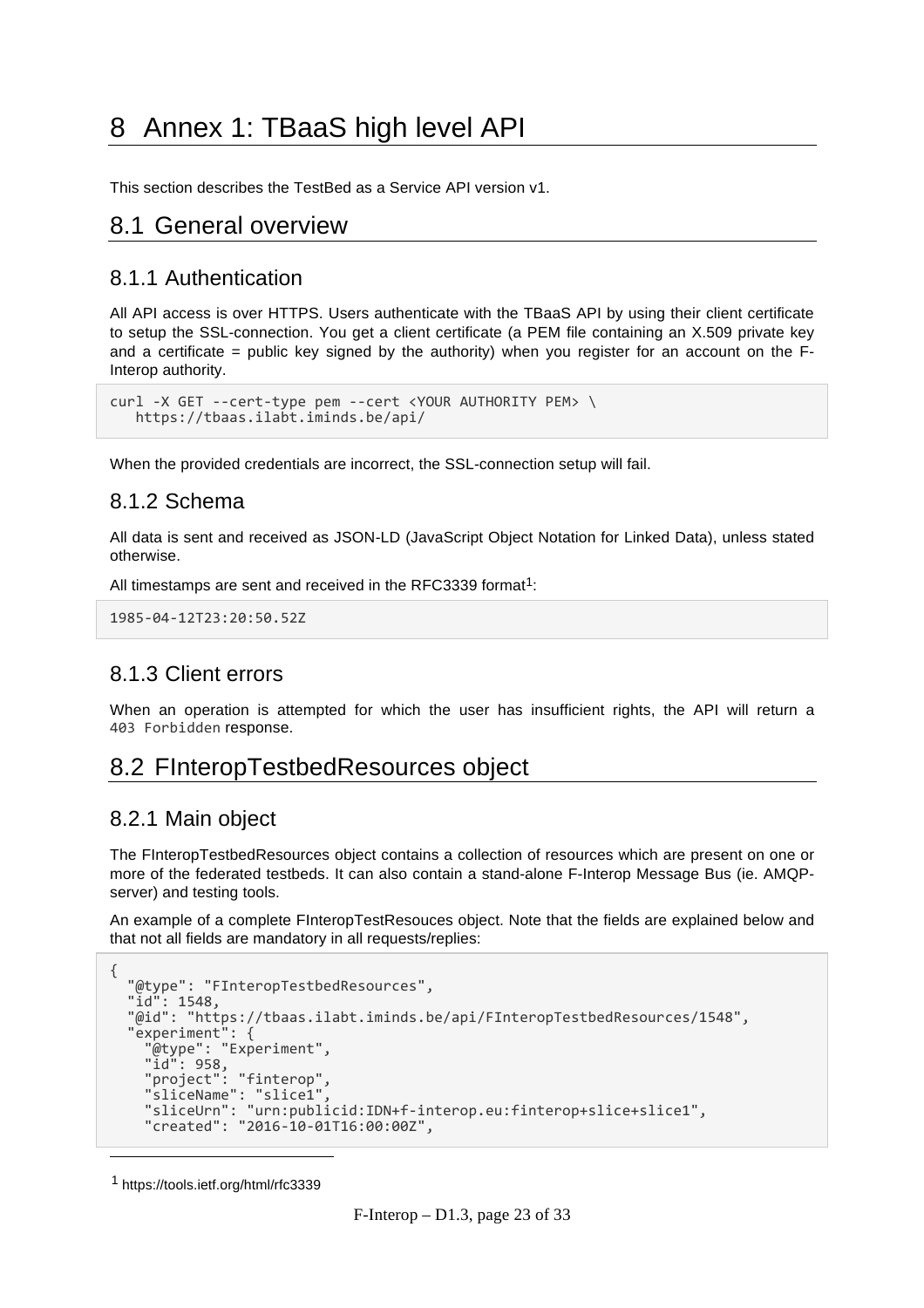```
 "expire": "2016-11-30T16:00:00Z",
 "owner": "urn:publicid:IDN+f-interop.eu+user+user1",
     "sharedWith": [
       "urn:publicid:IDN+f-interop.eu+user+user2"
 ],
 "status": "READY"
 },
 "environment": {
 "@type": "FInteropEnvironment",
 "version": "v1.0",
     "amqpServerHostname": "amqp.example.com",
     "amqpServerPort": 1234,
 "amqpAuthentication": {
 "@type": "AMQPAuthentication",
 "rootCertificate": "-----BEGIN CERTIFICATE-----\n...",
 "clientCertificate": "-----BEGIN CERTIFICATE-----\n...",
 "clientPrivateKey": "-----BEGIN PRIVATE KEY-----\n..."
     }
 },
 "resources": [
\left\{ \begin{array}{c} \end{array} \right. "id": "urn:publicid:IDN+wall2.ilabt.iminds.be+node+xxxx",
       "image": "urn:publicid:IDN+wall2.ilabt.iminds.be+image+coap2test"
     },
     {
      "id": "urn:publicid:IDN+wall2.ilabt.iminds.be+sensor+n095b:1",
       "image": "https://www.example.com/chaser.hex"
     }
 ],
 "status": "STARTING"
}
```
All requests and responses will contain an FInteropTestbedResources-object (not necessarily all fields will be filled in). This object has the following fields:

| <b>Name</b> | <b>Type</b>               | <b>Description</b>                                                                                                                                      |
|-------------|---------------------------|---------------------------------------------------------------------------------------------------------------------------------------------------------|
| ld          | Integer                   | Unique ID of the FInteropTestbedResources<br>instance. Generated by the TBaaS engine.                                                                   |
| Experiment  | Experiment                | Info on the underlying slice in which the<br>testbed resources are contained                                                                            |
| environment | FInteropEnvironment       | This contains all the information about the<br>F-Interop environment in which the resources<br>must operate.                                            |
| resources   | FinteropTestbedResource[] | List of resources which are requested for this<br>FInteropTestbedResources-instance                                                                     |
| status      | String                    | The<br>the<br>0f<br>current status<br>FInteropTestbedResources instance.<br>The<br>possible values are STARTING, READY,<br><b>FAILED or NONEXISTING</b> |

### 8.2.2 Experiment

| <b>Name</b> | Type   | <b>Description</b>                                  |
|-------------|--------|-----------------------------------------------------|
| id          | Long   | Unique ID within the TBaaS engine for this<br>slice |
| Project     | String | Project in which the slice was created              |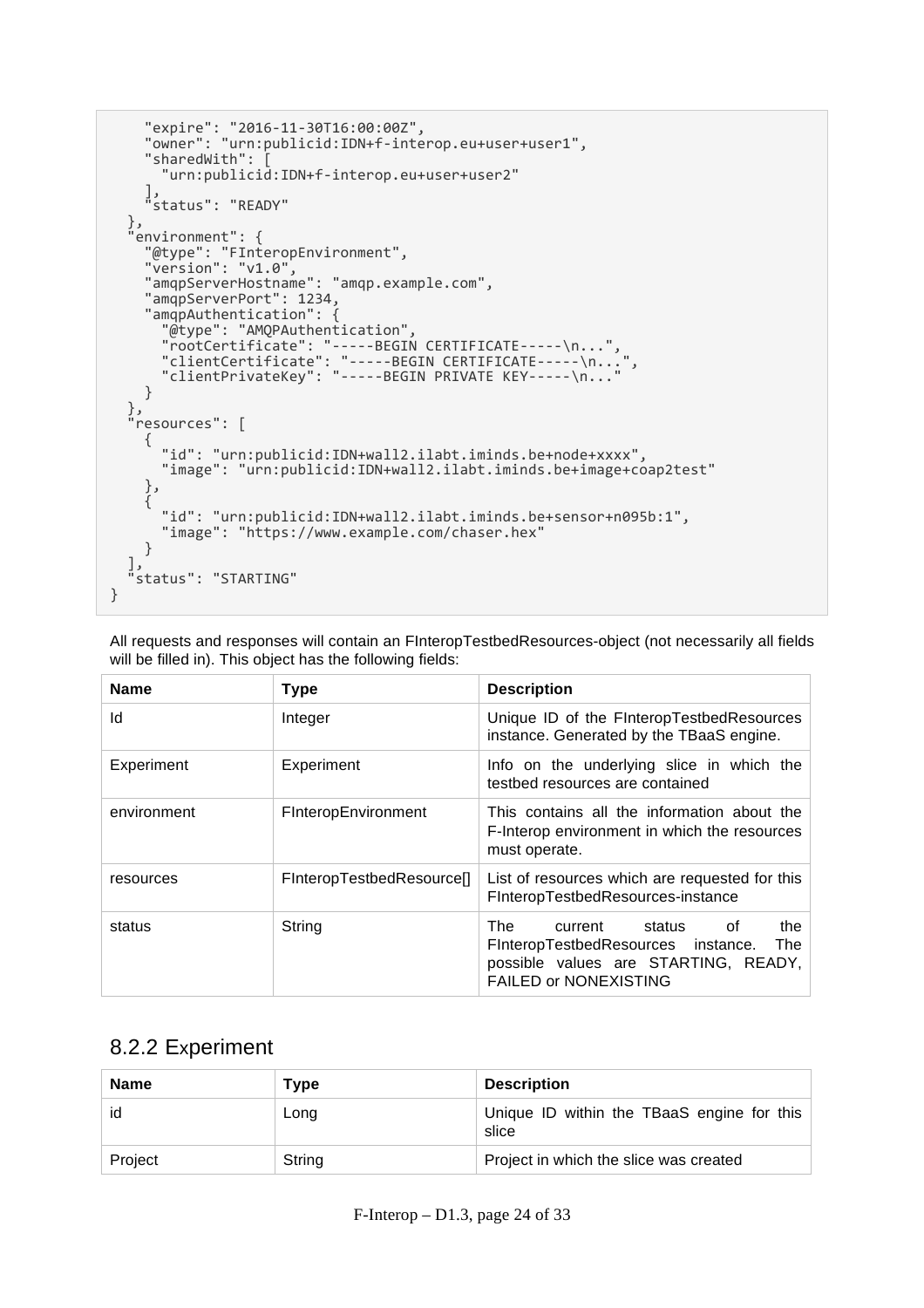| sliceName  | String               | Name of the slice                                                                                                                                                                                                                                                                                                                    |
|------------|----------------------|--------------------------------------------------------------------------------------------------------------------------------------------------------------------------------------------------------------------------------------------------------------------------------------------------------------------------------------|
| sliceUrn   | String               | URN of the slice                                                                                                                                                                                                                                                                                                                     |
| created    | Timestamp            | Time when the slice was created                                                                                                                                                                                                                                                                                                      |
| expire     | Timestamp            | Time when the slice will expire                                                                                                                                                                                                                                                                                                      |
| owner      | String               | URN of the user who owns the slice                                                                                                                                                                                                                                                                                                   |
| sharedWith | String <sup>[]</sup> | List of URN's of users with who the slice is<br>shared                                                                                                                                                                                                                                                                               |
| status     | String               | Internal status of the slice. Possible values<br>STARTING, READY, FAILED<br>and<br>are<br>NONEXISTING. The status of the slice<br>doesn't necessarily match that of<br>the<br>FInteropTestbedResources, as the latter also<br>takes the installation and configuration of<br>software and firmware on the resources into<br>account. |

### 8.2.3 FInteropEnvironment

| <b>Name</b>        | <b>Type</b>        | <b>Description</b>                                                                                                                                                                               |  |  |  |  |
|--------------------|--------------------|--------------------------------------------------------------------------------------------------------------------------------------------------------------------------------------------------|--|--|--|--|
| version            | String             | Unique name which allows the TBaaS engine<br>to identify the version of all F-Interop tools.                                                                                                     |  |  |  |  |
| amgpServerHostname | String             | The hostname of the AMQP-server which<br>hosts the F-Interop Bus                                                                                                                                 |  |  |  |  |
| amqpServerPort     | String             | The port on which the AMQP F-Interop Bus<br>can be accessed                                                                                                                                      |  |  |  |  |
| amqpAuthentication | AMQPAuthentication | Authentication information that can be used<br>by the F-Interop agents to connect to the<br>AMQP F-Interop Bus. This is different from<br>the certificate needed to access testbed<br>resources. |  |  |  |  |

### 8.2.4 AMQPAuthentication

| <b>Name</b>       | Type   | <b>Description</b>                                                                                                                                              |
|-------------------|--------|-----------------------------------------------------------------------------------------------------------------------------------------------------------------|
| rootCertificate   | String | PEM-encoded X.509<br>(self-signed)<br>root<br>certificate. This certificate will be used to<br>create certificates for all parties in the F-<br>Interop Testbed |
| clientCertificate | String | PEM-encoded X.509 client certificate, signed<br>by the root authority. This certificate can be<br>used to setup the connection to the AMQP F-<br>Interop Bus    |
| clientPrivateKey  | String | PEM-encoded private key that must be used<br>together with the client certificate to setup the<br>connection to the AMQP F-Interop Bus                          |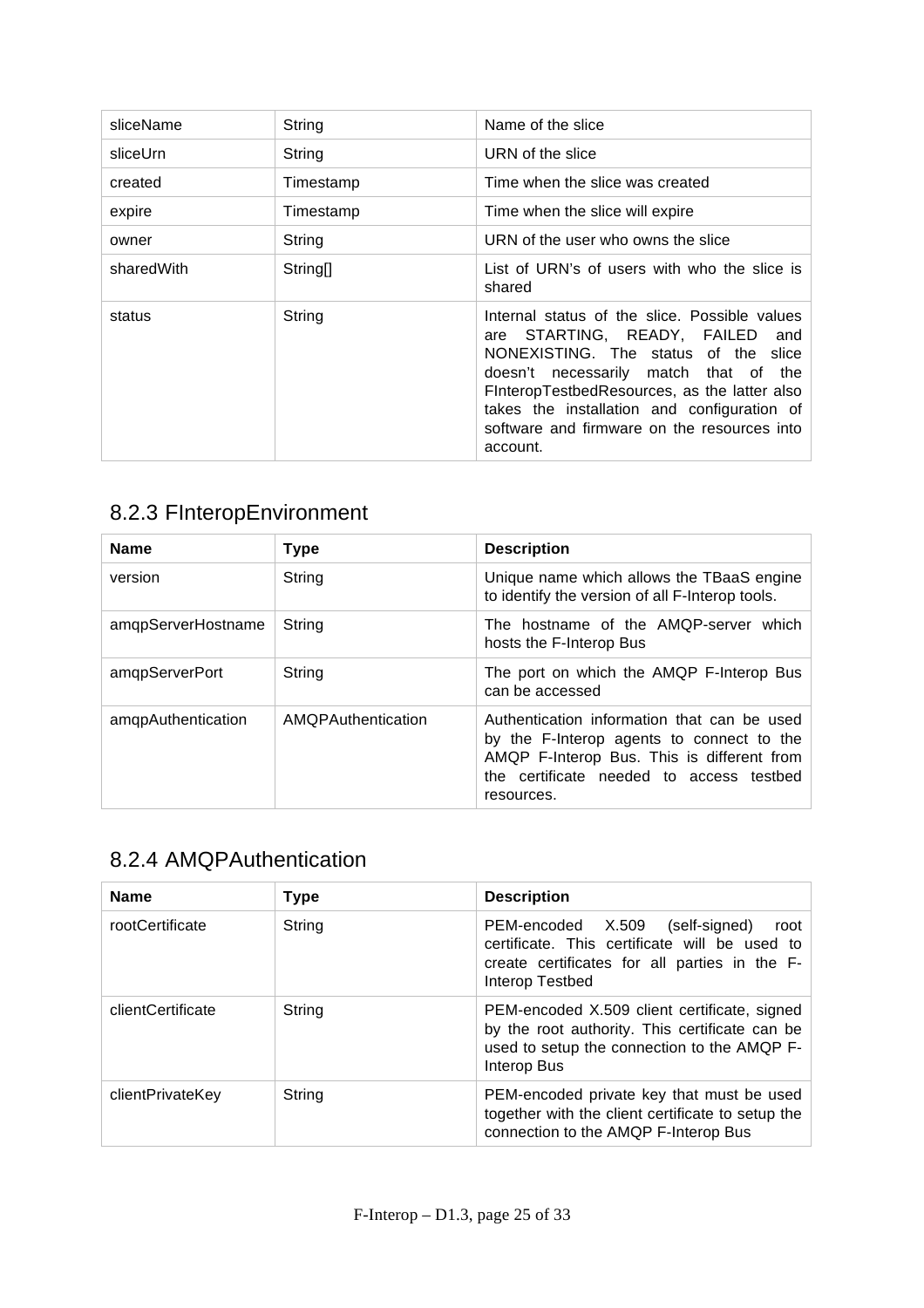### 8.2.5 FInteropTestbedResource

| <b>Name</b> | <b>Type</b> | <b>Description</b>                                                                                                                                                                           |
|-------------|-------------|----------------------------------------------------------------------------------------------------------------------------------------------------------------------------------------------|
| id          | String      | Unique ID of the resource                                                                                                                                                                    |
| image       | String      | The software that must be deployed on the<br>resource.                                                                                                                                       |
|             |             | In case of a VM, this must reference to a disk<br>image.                                                                                                                                     |
|             |             | In case of an IoT device, this must reference<br>to a hex-file that can be flashed on the loT<br>device.                                                                                     |
|             |             | The image may be referenced by an URN or<br>an URL. A filename is also accepted when<br>the file is uploaded together with the<br>FinteropTestbedResource as part of a<br>Multipart request. |

### 8.3 API calls

### 8.3.1 Creating FInteropTestbedResources

#### 8.3.1.1 Request

New FInteropTestbedResources can be requested by posting a FInteropTestbedResources-object:

POST /interop-testbed

The minimal FInteropTestbedResources-object that needs to be posted is an empty one, in which case all the default options will apply. The default options are as follows:

**Experiment**: a new slice, owned by the user performing the request, with a duration of 2 hours will be created. This slice will have a random name, and will be created in a project that is available to the user.

**Environment**: a stand-alone F-Interop environment of the latest stable version will be setup. For authentication in this environment, a new self-signed root certificate will be created. This root certificate will then be used to issue server and client certificates.

**Resources:** no IoT devices or VMs will be allocated.

```
{
   "@type": "FInteropTestbedResources"
}
```
The following fields can be used to customize the request (according the info above):

- FInteropTestbedResources:
	- o experiment
	- o environment
	- o resources
	- **Experiment** 
		- o project
		- o sliceName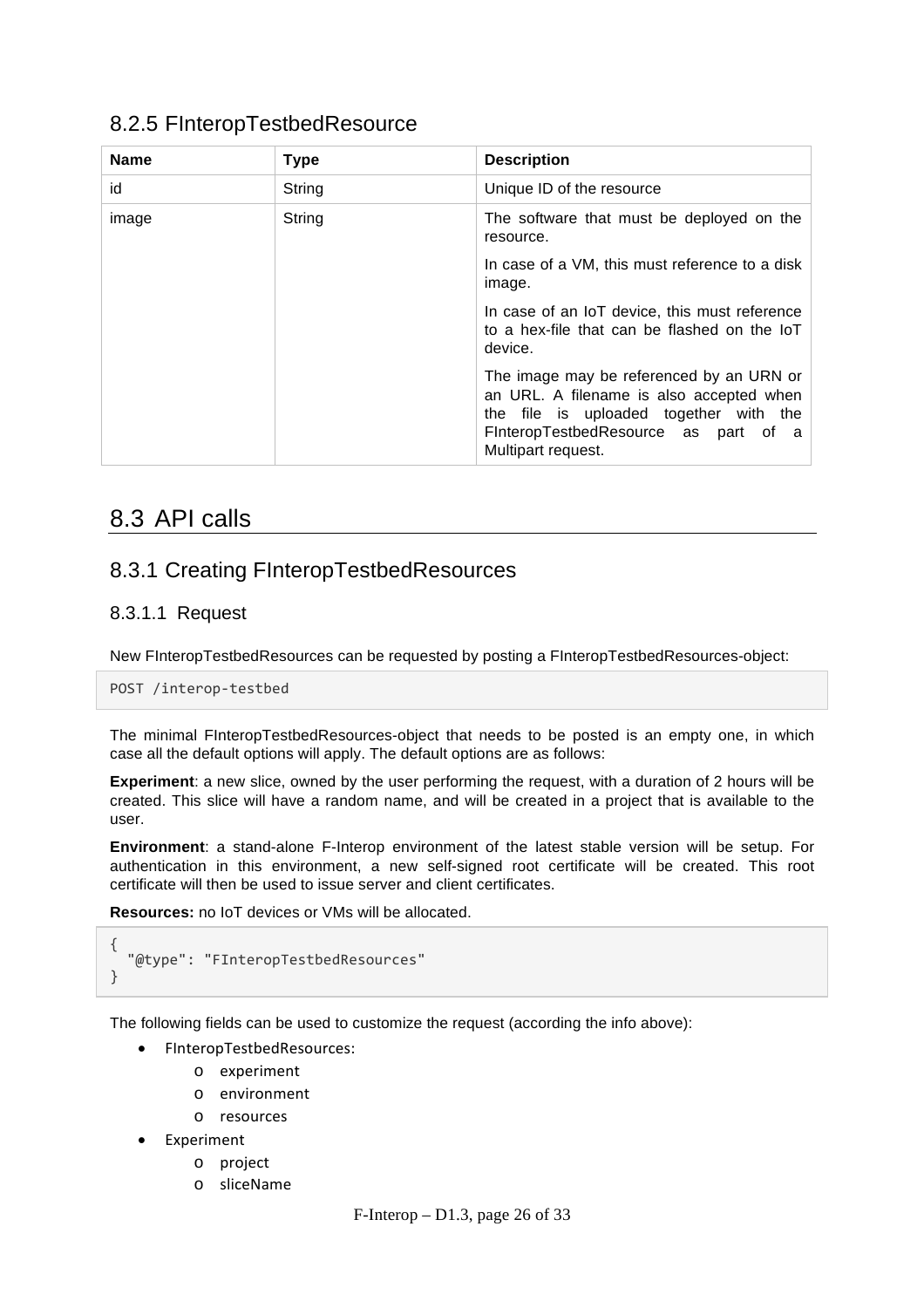- o expire
- o sharedWith
- Environment
	- o version
	- o amqpServerHostname
	- o amqpServerPort
	- o amqpAuthentication
- AMQPAuthentication
	- o rootCertificate
	- o clientCertificate
	- o clientPrivateKey
- InteropTestbedResource
	- o id
	- o image

When specifying the environment, the version must always be provided. If you want to setup a standalone F-Interop test environment, no amqp-fields should be defined (the AMQP server will be deployed with the stand-alone setup). However, if you want to use an existing F-Interop test environment, all amqp-fields must be defined. The AMQPAuthentication-object in the amqpAuthentication-field must also be fully defined.

All other fields can be customized without restriction.

#### 8.3.1.2 Response if FInteropTestbedResources was successfully created

```
Status: 200 OK
{
   "@type": "FInteropTestbedResources",
   "id": 15,
   <FULL INTEROP TESTBED OBJECT>...
}
```
#### 8.3.1.3 Response if request contains an error

```
Status: 400 Bad Request
{
 "code": 400,
 "message": "Unknown environment version"
}
```
#### 8.3.1.4 Response if an error occurred during the FInteropTestbedResources creation

```
Status: 500 Internal Server Error
{
 "code": 500,
   "message": "The AM could not be reached to create a new slice"
}
```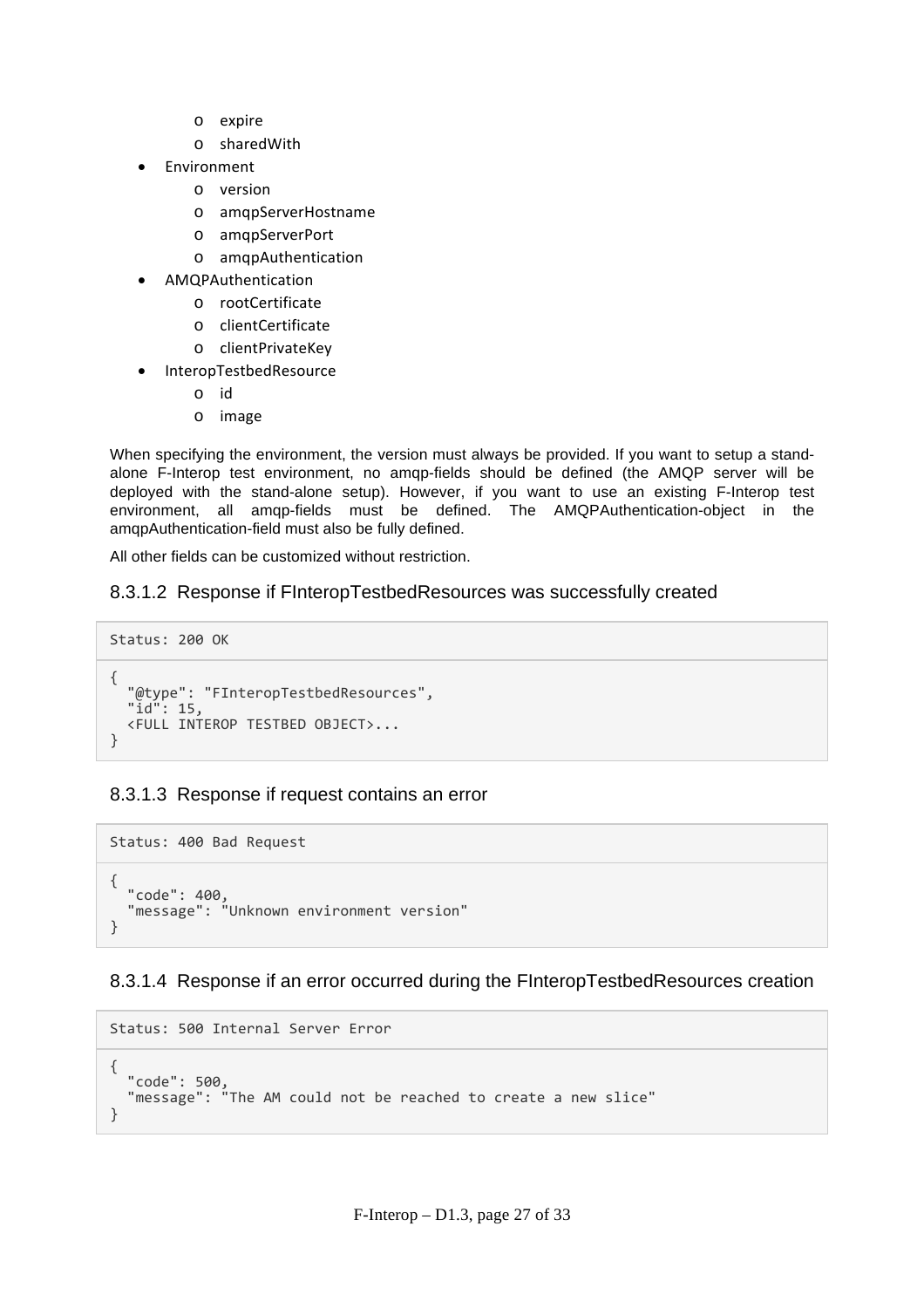### 8.3.2 Fetching current status of FInteropTestbedResources

The current status of FInteropTestbedResources can be requested by performing a GET-request:

GET /interop-testbed/:id

This request will return a full FInteropTestbedResources-object.

#### 8.3.3 Updating FInteropTestbedResources

FInteropTestbedResources can be updated by performing a PUT-operation:

PUT /interop-testbed/:id

Only the fields 'expire' and 'sharedWith' of Experiment may be modified. In all other cases a 400 Bad Request will be returned.

#### 8.3.4 Destroying FInteropTestbedResources

An InteorpTestbed can be destroyed by performing a DELETE-operation:

DELETE /interop-testbed/:id

This operation is permanent, and will release all allocated resources. When a stand-alone F-Interop Bus and testing tools were requested, then these will be shut down and destroyed immediately.

#### 8.3.5 SpeaksFor

In order for the TBaaS engine to be able to allocate and provision resources on a federated testbed for a user, the TBaaS engine must have a valid SpeaksFor-certificate of that user. This certificate authorizes the TBaaS engine to speak on the behalf of the user to the testbeds. See also in Annex 3.

This credential is XML-based, so all requests and responses containing the credential will have Content-Type: application/xml

#### 8.3.5.1 Registering a SpeaksFor credential

A SpeaksFor credential can be registered by performing a POST-operation, with the body containing the SpeaksFor-credential.

#### POST /speaksfor

The subject of this SpeaksFor credential must be the subject of the client certificate that is used to authenticate the SSL-session to the TBaaS API. When these users don't match, a 403 Forbidden reply will be returned.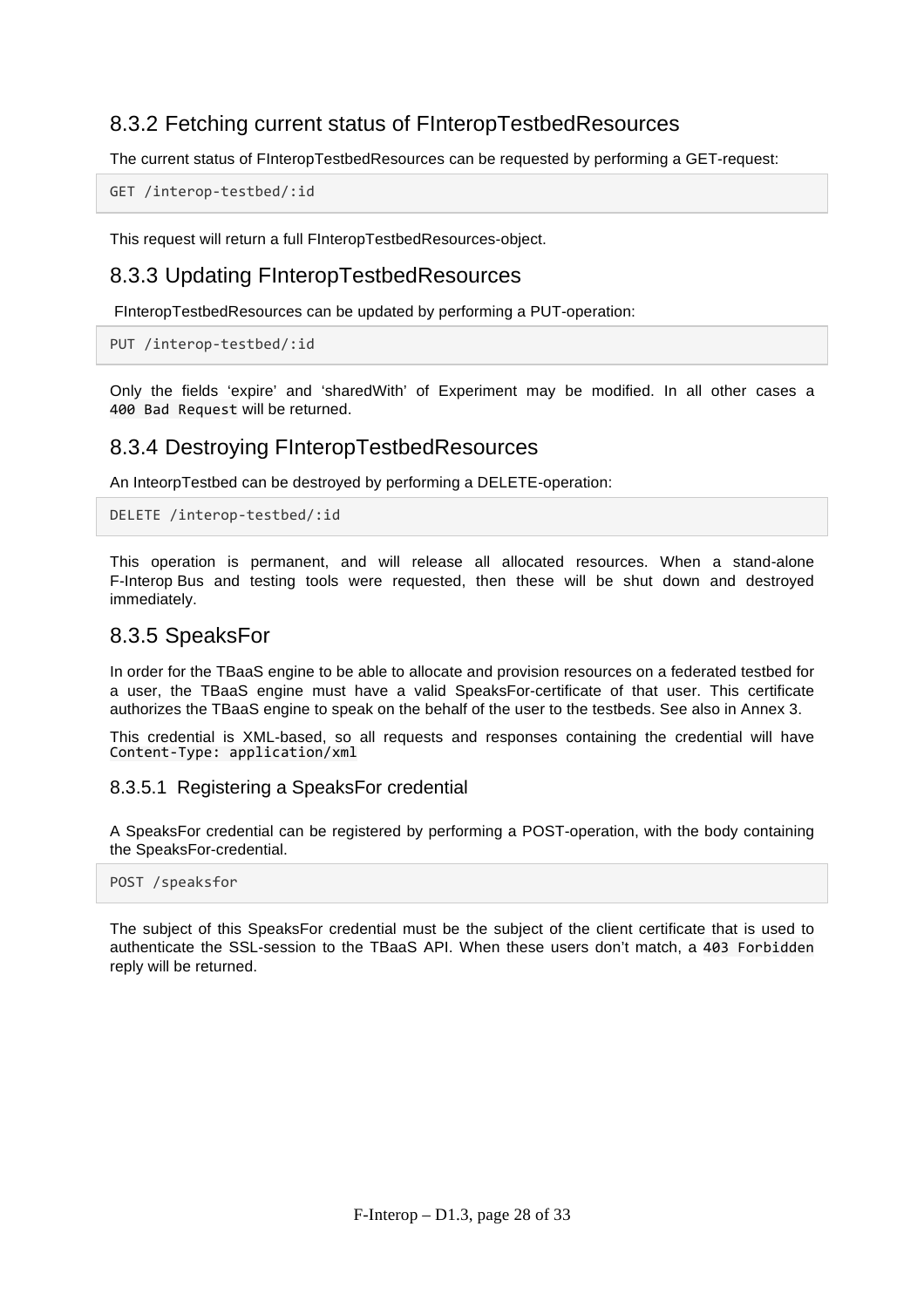## 9 Annex 2: TBaaS low level RSpec API

This low-level API is already functional and available at http://jfedapi.ilabt.iminds.be/#/demo (for a web-based functional demo), and at https://jfedapi.jlabt.jminds.be/api/experiment/ if you want to use the API natively.

It is REST based and consists out of four functionalities:

- CREATE a new experiment
- STATUS of an experiment
- RENEW an experiment to extend the expiration time
- DELETE an experiment

### 9.1 Authentication

This is similar as with the high-level API. All API access is over HTTPS. Users authenticate with the API by using their client certificate to setup the SSL-connection. You get a client certificate (a PEM file containing an  $X.509$  private key and a certificate = public key signed by the authority) when you register for an account on the F-Interop authority.

```
curl -X POST -H "Content-Type: application/json" --data @create-experiment-data.json \<br>--cert-type pem --cert <YOUR AUTHORITY PEM> \
    https://jfedapi.ilabt.iminds.be/api/experiment
```
When the provided credentials are incorrect, the SSL-connection setup will fail.

For using the fully functional web-based demo, you can load your client certificate as follows in your favorite browser:

- Login to the iLab.t authority and click "Download PKCS12 version of your certificate".
- Now import the certificate into your OS/Browser:
	- o For Windows users using Chrome or Internet Explorer : double click the p12 file and install it on your OS.
	- o For MAC users using Safari : double click the p12 file and install it on your OS.
	- o For Firefox users (Windows, Linux, MAC) : in Firefox, go to Options > Advanced > Certificates and click on View Certificates. Now click Import and browse to the location of your p12 certificate and import it.

Also for this API, Speaks-for is in use (see Annex 3). The web-based demo shows how a speaks-for certificate can be created.

### 9.2 Create

{

For the Create call, the following call is needed:

```
curl -X POST -H "Content-Type: application/json" --data @create-experiment-data.json \
    --cert-type pem --cert <YOUR AUTHORITY PEM> \
    https://jfedapi.ilabt.iminds.be/api/experiment
```

```
with the following create-experiment-data.json example:
```

```
 "requestRspec": "<rspec xmlns=\"http://www....",
```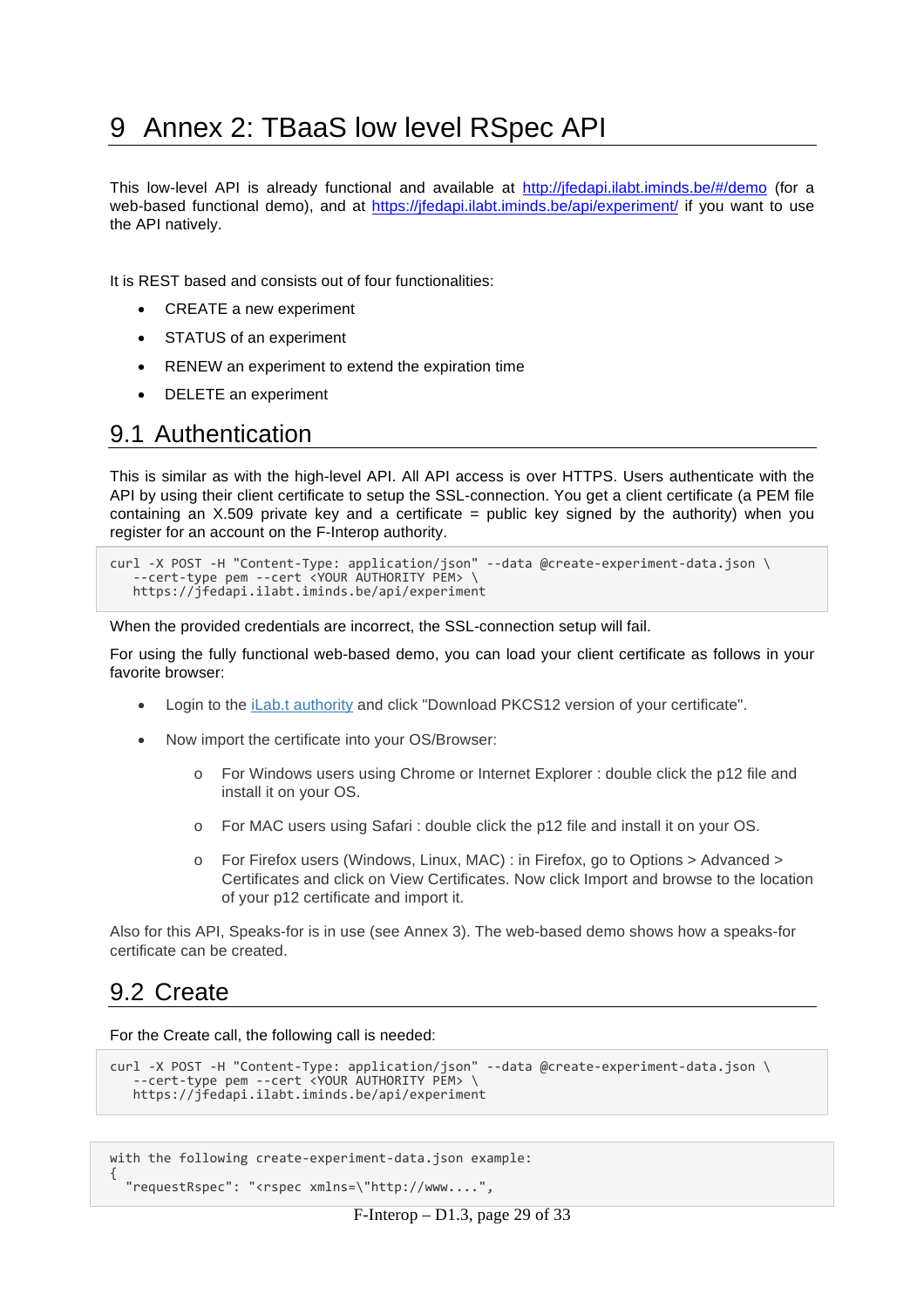```
 "speaksForCredential": "<?xml version=\"1.0\" encoding=\"UTF-8\"… ",
 "project": "f-interop",
"sliceName": "demo1",<br>"expire": "2016-10-22T15:06:34.000Z"
}
```
An RSpec (Resource Specification) lists all resources and their configuration and is defined here https://fed4fire-testbeds.ilabt.iminds.be/asciidoc/rspec.html and some examples can be found here: http://doc.ilabt.iminds.be/ilabt-documentation/urnsrspecs.html#request-rspecs-virtual-wall-physicalhosts .

F-Interop specific RSpecs will be made available as part of the SDK.

A successful reply will look like this:

```
{
 "id": 75,
 "expire": "2016-10-22T15:06:34Z",
 "created": "2016-10-22T13:13:06Z",
   "speakingFor": "urn:publicid:IDN+wall2.ilabt.iminds.be+user+bvermeul",
  "project": "bvermeul",
 "owner": "urn:publicid:IDN+wall2.ilabt.iminds.be+user+bvermeul"
 "sliceUrn": "urn:publicid:IDN+wall2.ilabt.iminds.be:bvermeul+slice+demo1",
 "status": "STARTING",
 "@id": "https://jfedapi.ilabt.iminds.be/api/experiment/75",
   "@type": "Experiment"
}
```
An error reply will look like this:

```
{
 "code": 500,
 "message": "There was an error processing your request. It has been logged (ID 
1a252603fa8752eb)."
}
```
### 9.3 Status

An update of the status of the experiment (it takes some time to launch it, so you want to know when it's ready), can be asked through the status call:

```
curl -X GET --cert-type pem --cert <YOUR AUTHORITY PEM> \
   https://jfedapi.ilabt.iminds.be/api/experiment/75
```
Of course, the ID should be the one returned from the status call.

A successful reply will give you the below JSON

```
{
 "id": 75,
 "expire": "2016-10-22T15:06:34Z",
 "created": "2016-10-22T13:13:06Z",
 "manifestRspec": "<?xml version='1.0'?>\n<rspec …",
 "speakingFor": "urn:publicid:IDN+wall2.ilabt.iminds.be+user+bvermeul",
 "project": "bvermeul",
 "sliceName": "demo1",
  "owner": "urn:publicid:IDN+wall2.ilabt.iminds.be+user+bvermeul",
 "sliceUrn": "urn:publicid:IDN+wall2.ilabt.iminds.be:bvermeul+slice+demo1",
 "status": "STARTING",
  "statusDetails": { "globalSliverStatus": "UNINITIALISED",
    "jFedExperimentState": "PROVISIONING"
 },
 "@id": "https://jfedapi.ilabt.iminds.be/api/experiment/75",
 "@type": "Experiment
```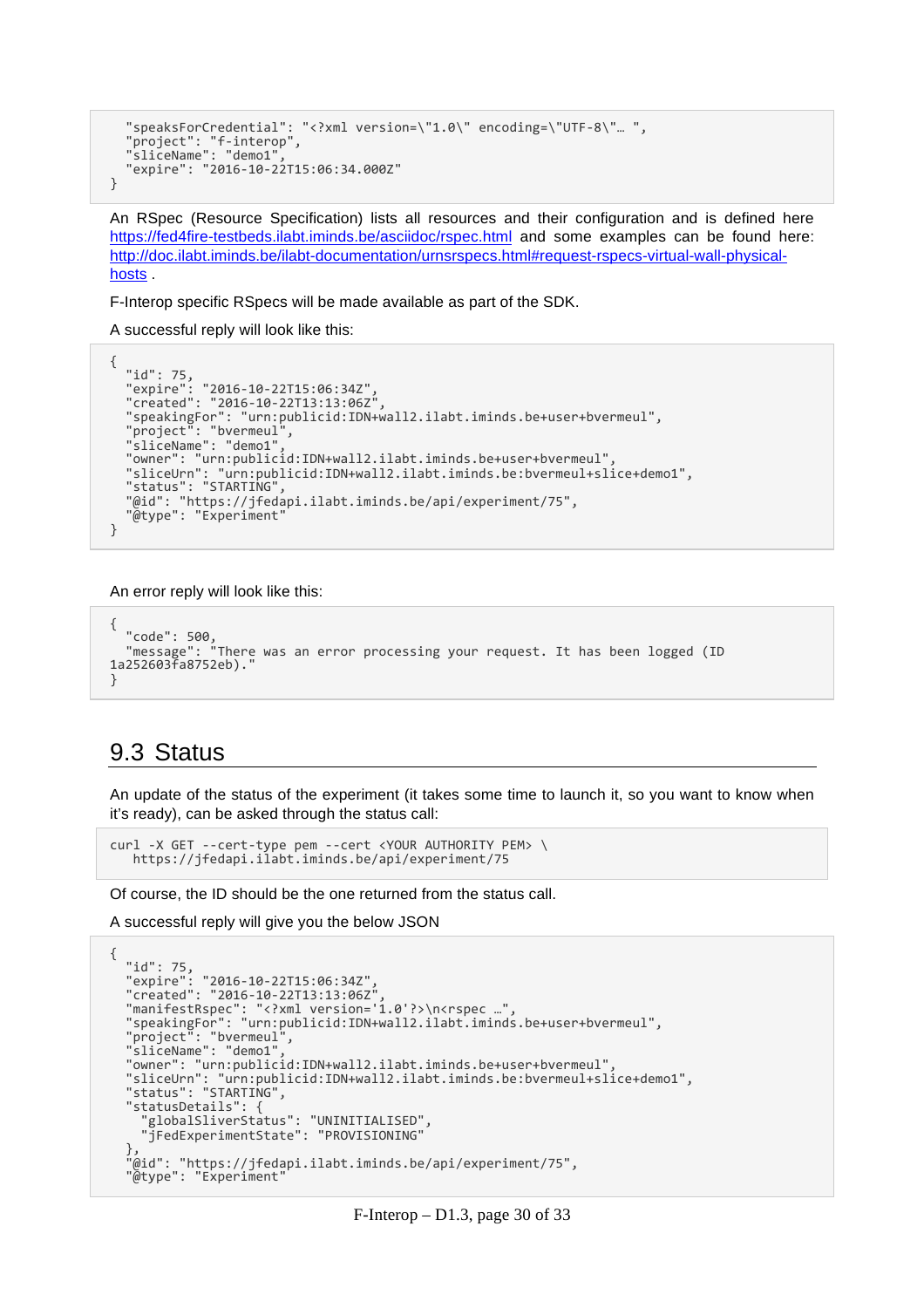Where the manifest RSpec lists the actual resources reserved and the way how to reach them.

```
<?xml version='1.0'?>
<rspec xmlns="http://www.geni.net/resources/rspec/3" type="manifest" generated_by="jFed 
RSpec Editor" generated="2016-10-22T15:14:28.327+02:00" 
xmlns:emulab="http://www.protogeni.net/resources/rspec/ext/emulab/1" 
xmlns:jfedBonfire="http://jfed.iminds.be/rspec/ext/jfed-bonfire/1" 
xmlns:delay="http://www.protogeni.net/resources/rspec/ext/delay/1" xmlns:jfed-
command="http://jfed.iminds.be/rspec/ext/jfed-command/1" 
xmlns:client="http://www.protogeni.net/resources/rspec/ext/client/1" xmlns:jfed-ssh-
keys="http://jfed.iminds.be/rspec/ext/jfed-ssh-keys/1" 
xmlns:jfed="http://jfed.iminds.be/rspec/ext/jfed/1" 
xmlns:sharedvlan="http://www.protogeni.net/resources/rspec/ext/shared-vlan/1" 
xmlns:xsi="http://www.w3.org/2001/XMLSchema-instance" 
xsi:schemaLocation="http://www.geni.net/resources/rspec/3 
http://www.geni.net/resources/rspec/3/request.xsd ">
 <node client_id="node0" exclusive="true" 
component manager id="urn:publicid:IDN+wall2.ilabt.iminds.be+authority+cm"
component_id="urn:publicid:IDN+wall2.ilabt.iminds.be+node+n061-18a" 
sliver_id="urn:publicid:IDN+wall2.ilabt.iminds.be+sliver+106075">
     <sliver_type name="raw-pc"/>
     <services>
 <login authentication="ssh-keys" hostname="n061-18a.wall2.ilabt.iminds.be" port="22" 
username="bvermeul"/>
    </services><br><emulab:vnode name="n061-18a" hardware type="pcgen03-1p"/>
   <host name="node0.demo1.wall2-ilabt-iminds-be.wall2.ilabt.iminds.be"/> </node>
</rspec>
```
### 9.4 Renew

The renew call makes it possible to extend the reservation of resources:

```
curl -X PUT -H "Content-Type: application/json" --data @renew-experiment-data.json \
    --cert-type pem --cert <YOUR AUTHORITY PEM> \
   https://jfedapi.ilabt.iminds.be/api/experiment/75
```
File 'renew-experiment-data.json'

```
{
   "id": 75,
   "expire": "2016-10-22T15:06:34Z"
}
```
### 9.5 Delete

The delete call makes it possible to stop an experiment and the reservation of resources for it:

```
curl -X DELETE --cert-type pem --cert <YOUR AUTHORITY PEM> \
    https://jfedapi.ilabt.iminds.be/api/experiment/75
```
### 9.6 Graphical testbed user interface

We can of course combine this TBaaS engine with the use of graphical user interface tools from Fed4FIRE. E.g. when an experiment is created through the API, it can be recovered by the jFed GUI (http://jfed.iminds.be) as can be seen below. The user can access the machine through ssh by simply clicking the green node in the GUI. In this way, it will be possible to give easy ssh access to an instance of F-Interop for development of new tests.

F-Interop – D1.3, page 31 of 33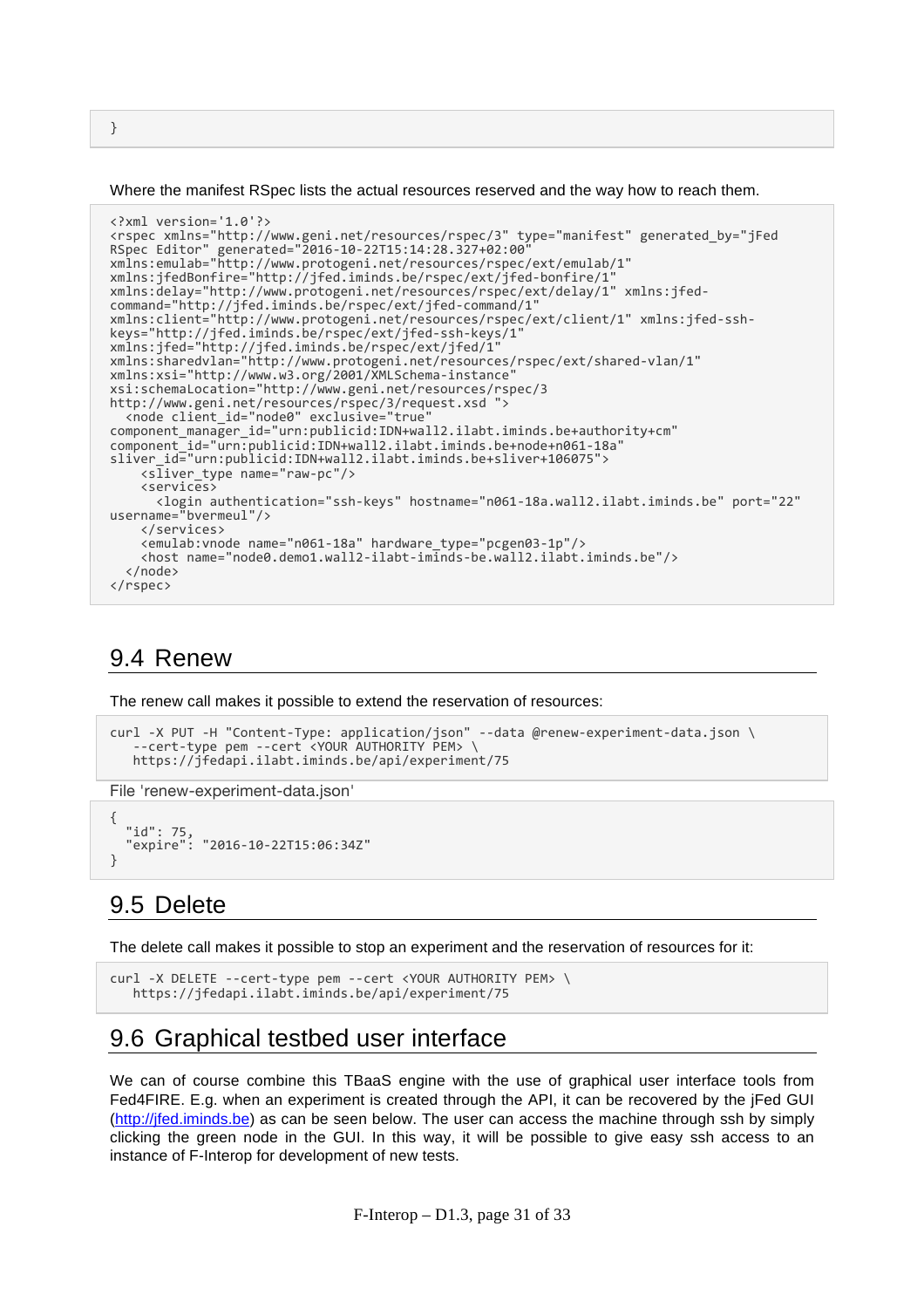| $\triangleleft$<br>×<br>jFed Experimenter Toolkit |                                                                       |                     |                                             |                                |                                            |                          |                    |  |                                            |     |   |
|---------------------------------------------------|-----------------------------------------------------------------------|---------------------|---------------------------------------------|--------------------------------|--------------------------------------------|--------------------------|--------------------|--|--------------------------------------------|-----|---|
| General                                           | <b>Topology Viewer</b>                                                | <b>RSpec Viewer</b> | <b>Timeline Viewer</b>                      |                                |                                            |                          |                    |  |                                            |     |   |
| s<br>Update<br>Status                             | Θ<br>Renew Terminate<br>Experiment                                    | ტ<br>Reboot         | ಹಿ<br>Edit<br>Share<br>SSH-keys<br>Advanced | Ÿ.<br>Auto<br>Layout<br>Layout | $\mathbf{\Theta}$<br>Zoom<br>In            | Q<br>Zoom<br>Out<br>Zoom | Ю<br>Reset<br>Zoom |  |                                            |     |   |
|                                                   |                                                                       |                     |                                             |                                | $\sqrt{\left\  \cdot \right\ }$ , node $0$ |                          |                    |  |                                            |     |   |
|                                                   | Progress <b>O</b> Errors <b>7</b> Timeline log                        |                     |                                             |                                |                                            |                          |                    |  |                                            |     |   |
|                                                   | Restore manifest from iMinds Virtual Wall 2                           |                     |                                             |                                |                                            |                          |                    |  |                                            |     |   |
| $\bullet$ demo1 $\times$                          | Waiting for nodes from iMinds Virtual Wall 2 to become ready.         |                     |                                             |                                |                                            |                          |                    |  |                                            |     |   |
|                                                   | This experiment run will expire in 1 hour, 44 minutes and 23 seconds. |                     |                                             |                                |                                            |                          |                    |  | Q <sub>t </sub>    Proxy fully enabled   Q | ØD. | ⊽ |

**Figure 6: jFed GUI for easy interaction with testbed resources**